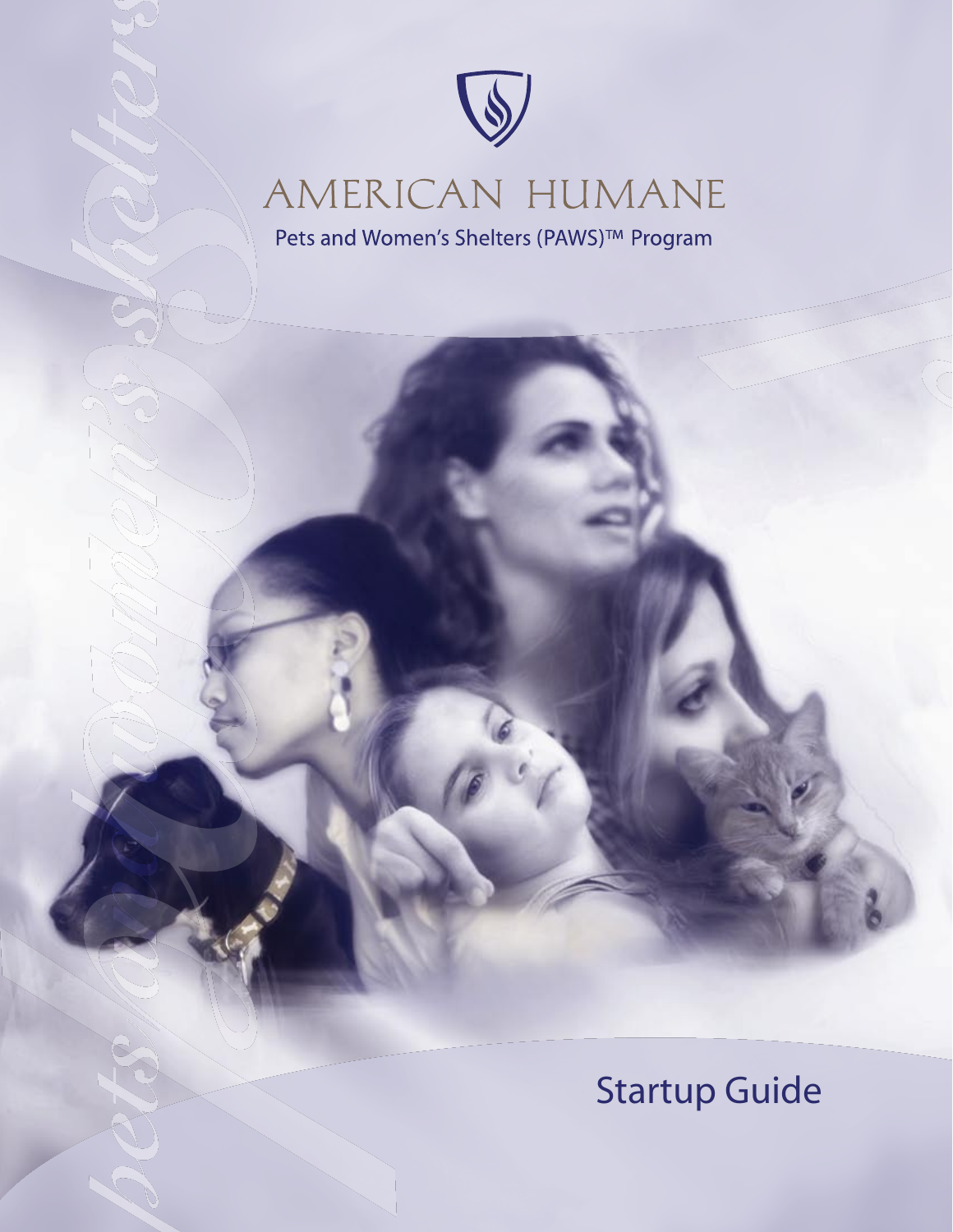# **Acknowledgments**

This guide was written by Allie Phillips, J.D., director of public policy for American Humane.<br>The author thanks the following individuals and organizations for giving their time and expertise to the development of this ma The author thanks the following individuals and organizations for giving their time and expertise to the development of this manual: Phil Arkow, American Humane's director, The Link® between violence to people and violence to animals; Frank Ascione, professor of psychology at Utah State University and adjunct advisor to American Humane on The Link®; Tracy Coppola, legislative analyst for American Humane; Katenna Jones, humane educator for American Humane; Debrah Schnackenberg, American Humane's vice president of Animal Protection Services; Elaine Wood, American Humane's program manager, shelter services; Doorways for Women and Families shelter in Arlington, Va.; the Shelter for Abused Women and Children in Naples, Fla.; and the National Coalition Against Domestic Violence.

In addition, American Humane thanks Linda Dunphy, executive director, and Marielle Filholm, director of domestic violence programs at Doorways for Women and Families for their willingness and efforts to bring the PAWS Program to the shelter's Safehouse in Arlington, Va.

American Humane also thanks Marci Sanders, director of operations for the Shelter for Abused Women and Children in Naples, for providing valuable information and guidance regarding the shelter's procedures for allowing pets on-site and how it simplified the process to make the program a success.

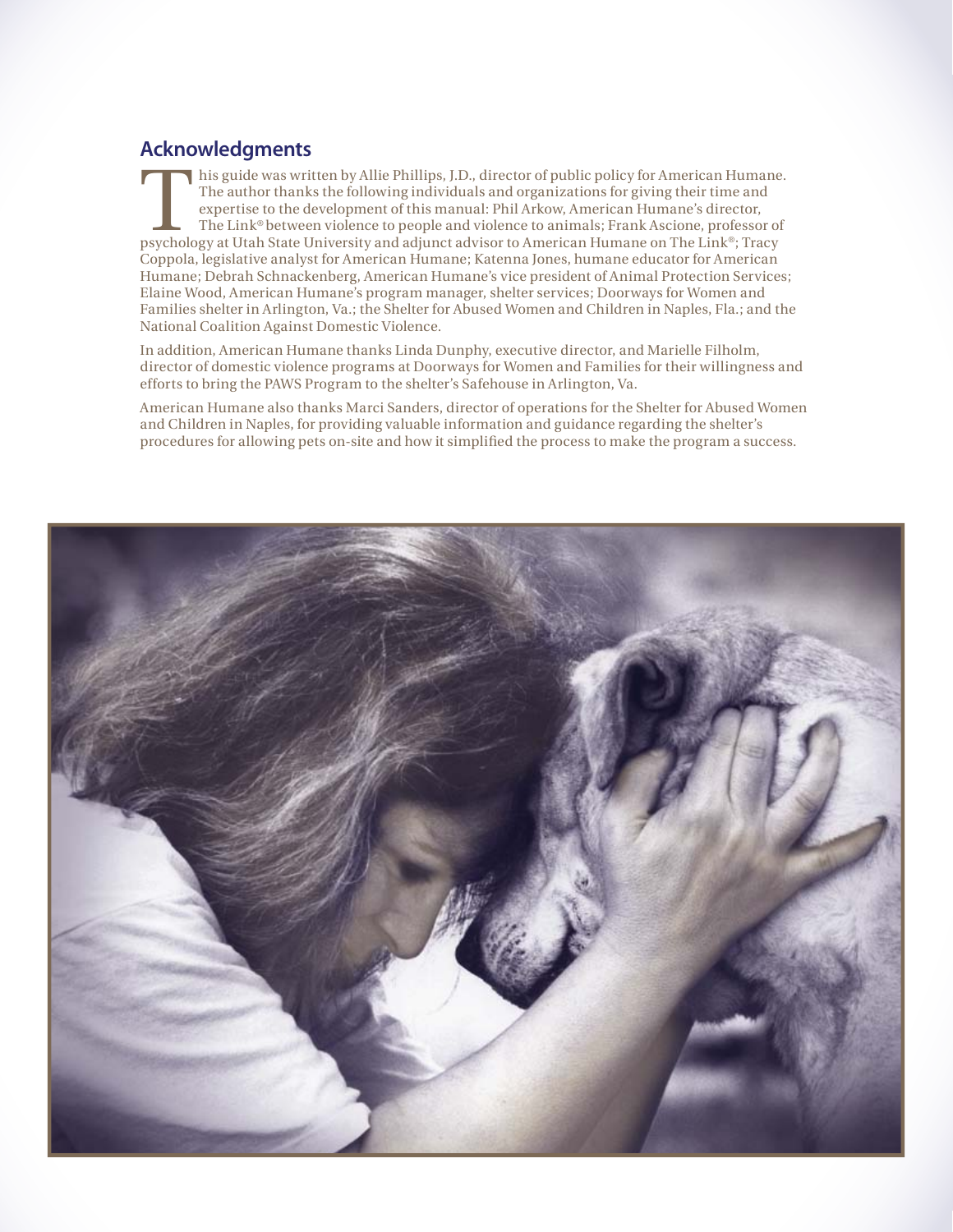# **Contents**

| <b>Introduction</b>                                                    |
|------------------------------------------------------------------------|
|                                                                        |
|                                                                        |
|                                                                        |
|                                                                        |
|                                                                        |
|                                                                        |
|                                                                        |
|                                                                        |
|                                                                        |
|                                                                        |
|                                                                        |
|                                                                        |
|                                                                        |
|                                                                        |
|                                                                        |
|                                                                        |
|                                                                        |
|                                                                        |
|                                                                        |
|                                                                        |
|                                                                        |
|                                                                        |
|                                                                        |
|                                                                        |
|                                                                        |
|                                                                        |
|                                                                        |
|                                                                        |
|                                                                        |
|                                                                        |
|                                                                        |
|                                                                        |
|                                                                        |
|                                                                        |
|                                                                        |
|                                                                        |
|                                                                        |
|                                                                        |
|                                                                        |
| Memorandum of Understanding Between Animal Shelter and PAWS Program 16 |
|                                                                        |
|                                                                        |
|                                                                        |
|                                                                        |
|                                                                        |
|                                                                        |
|                                                                        |
|                                                                        |
|                                                                        |
|                                                                        |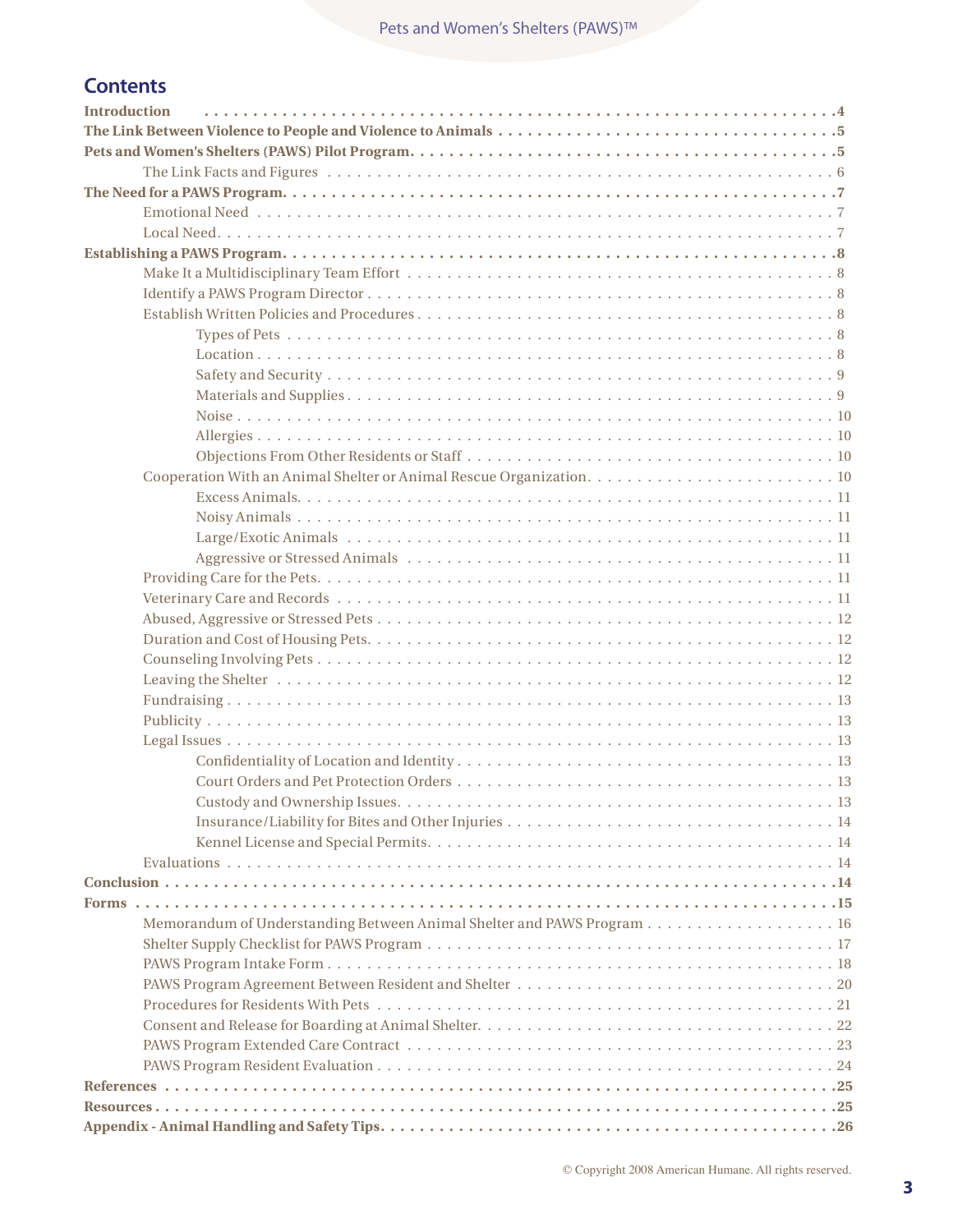

## **Introduction**

In their lifetimes, approximately one in four women will be victims of domestic violence<sup>1</sup>. Given that more than 71 million U.S. households include companion anima as pets (APPMA, 2007), it is inevitable that many of tho n their lifetimes, approximately one in four women will be victims of domestic violence<sup>1</sup>. Given that more than 71 million U.S. households include companion animals households will experience both domestic violence and animal abuse. In fact, in a study of intentional animal abuse cases, 13 percent involved incidents of domestic violence, 7 percent co-existed with child abuse and 1 percent involved elder abuse (HSUS, 2001).

When domestic violence victims with pets consider fleeing abusive homes and there is no safe place to house their pets, they have little choice but: (1) to remain in their homes and subject themselves, their children and their pets to continued violence, or (2) to flee and leave their pets behind. Because victims understand the extent of the harm that their abusers will likely inflict upon their pets, if left behind, many victims remain in violent relationships.

Currently, numerous programs provide procedures for housing family pets off-site at animal shelters or with animal rescue groups, and many shelters are following such a plan (Ascione, 2000). According to the National Coalition Against Domestic Violence's *2004 National Directory of Domestic Violence Programs*, more than 700 shelters across the country provide assistance or referrals for placement of pets<sup>2</sup>; however, American Humane is aware of only four shelters that actually provide on-site housing for pets.

Recognizing both the urgent need to protect domestic violence victims from further abuse and the comfort that pets provide people, especially in times of stress and trauma, American Humane is leading a national program to guide domestic and family violence emergency housing shelters toward permitting residents to bring their pets with them. American Humane's Pets and Women's Shelters (PAWS)™ Program acknowledges the richness of the bond between people and their pets, which often provide unconditional love and comfort to adult domestic violence victims and their children. For that reason — as well as for the safety of the pets — American Humane strongly advocates keeping domestic violence victims and their pets together whenever possible.

This Startup Guide provides simple, how-to methods for starting a PAWS Program at a domestic violence shelter. American Humane envisions a day when no family members, including pets, will be harmed. Until that day comes, implementing a PAWS Program in every domestic violence shelter throughout the United States will help keep people and their pets safe.

*Editor's note: Different organizations use different terms for women who are or who were subjected to domestic abuse most commonly "victim" and "survivor." In this manual, for the purposes of consistency and clarity for the reader, we use the term "victim" to describe a woman who is in or has left an abusive situation and "resident" to describe a woman who has entered a shelter.*

<sup>1</sup> Although there are instances of women battering men, and cases of domestic violence in gay and lesbian relationships, intimate partner violence overwhelmingly involves men abusing women. For the sake of convenience in this manual, we have assumed that scenario.

<sup>2</sup> "Shelter for pets" was defined as "program provides a safe place for the pets of battered women that use their residential services." The directory did not distinguish between on-site housing of pets and off-site housing of pets with an animal shelter or animal welfare organization.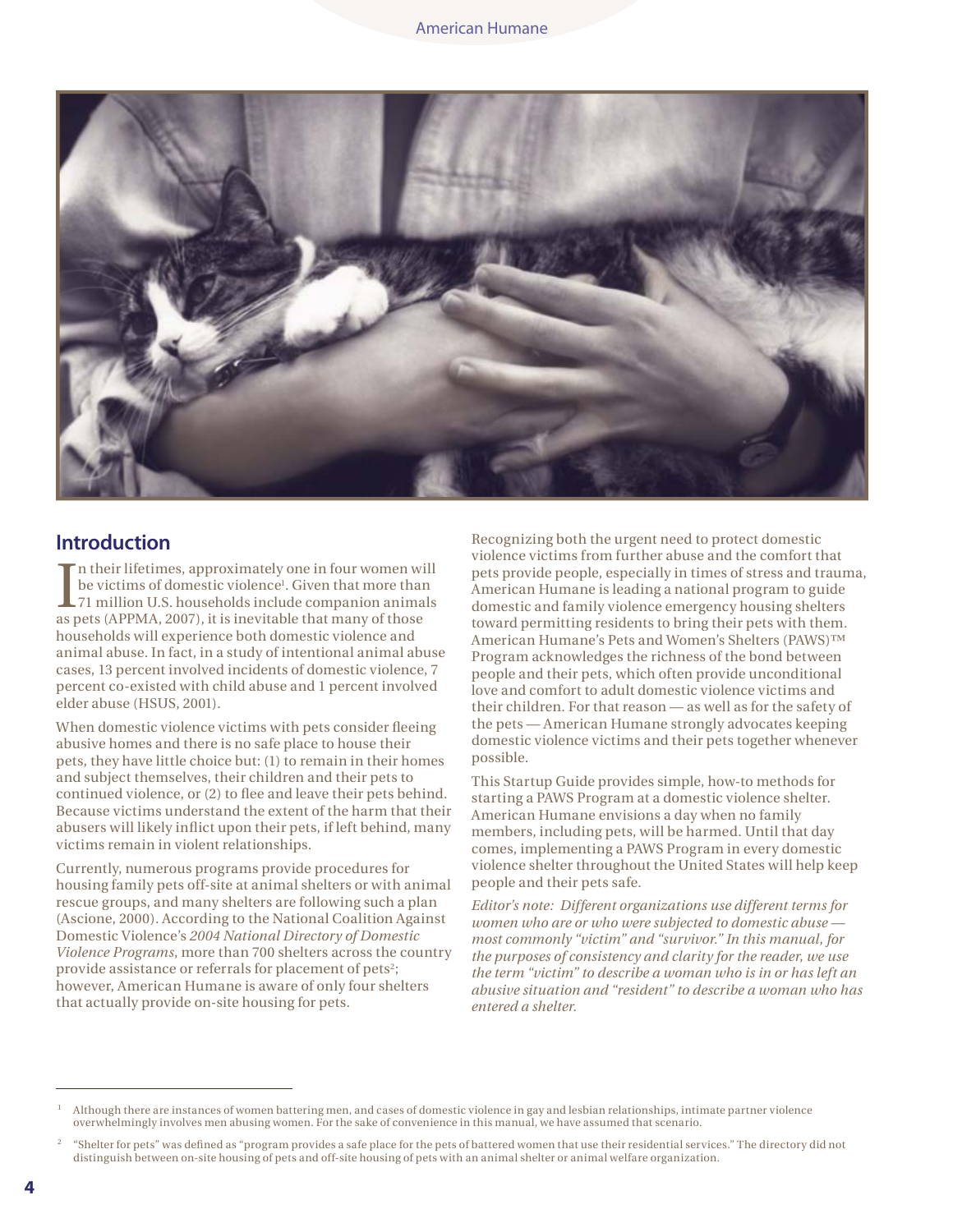# **The Link® Between Violence to People and Violence to Animals**

Research studies have clearly documented that when there is one form of violence in the home, everyone in the home is at risk. Domestic violence, child abuse, elder abuse and animal cruelty may co-exist in violent homes, and all of these forms of violence are at national epidemic levels.

The Link between animal cruelty and human violence is an internationally recognized fact (Ascione, 2008). Each year, defenseless pets are victims of family violence. Not only are these pets in harm's way, but they may become helpless pawns in the power and control mechanisms abusers use to hurt their victims. Abusers use the killing, torturing and beating of pets — or the threat of such actions — as a weapon to ensure submission and silence by their victims. This causes many victims — adults and children alike — to remain in violent households in order to ensure that their pets are not harmed (Jorgensen & Maloney, 1999; Lembke, 1999; Quinlisk, 1999).

Numerous studies in psychology, sociology and criminology have demonstrated that violent offenders frequently have childhood and adolescent histories of serious and repeated animal cruelty. The FBI has recognized the connection since the 1970s, when its analysis of the lives of serial killers suggested that most had killed or tortured animals as children. Other research has shown consistent patterns of animal cruelty among perpetrators of more common forms of violence, including child abuse, spouse abuse and elder abuse. In fact, the American Psychiatric Association considers animal cruelty one of the earliest signs and an important diagnostic criterion of conduct disorder (APA, 2000). Children who grow up in an environment of animal cruelty live in constant fear that a beloved family member will be harmed. Children often intervene to protect their family members and pets from being battered. Some children may even allow themselves to be victimized to save their pets from being harmed or killed (Edelson, Mbilinyi, Beeman, & Hagemeister, 2003). Over time, these children may become desensitized to the inhumane treatment of animals and people.

In recent years, increased awareness of The Link has resulted in many states enacting laws, and local agencies establishing policies, that coordinate domestic violence and animal protection efforts. These initiatives include cross-reporting laws and interdepartmental cross-training and establishment of protocols among first responders, and new laws that allow pets to be included in domestic violence protective orders. These efforts are providing more protection for victims of violence and their families. However, more can be done to help victims of violence leave abusive homes. Allowing them to leave with their pets is essential. Pets provide emotional support to victims and children leaving their homes, and allowing them to take their pets with them eliminates their need to return to abusive homes to protect their pets from abusers' calculated retaliation.

## **Pets and Women's Shelters (PAWS)™ Pilot Program**

In May 2007, American Humane partnered with the Doorways for Women and Families shelter in Arlington, Va., to begin a PAWS Program at the shelter's Safehouse. Doorways began renovating part of its site to accommodate on-site housing for companion animals, while American Humane followed the progress. This manual describes and addresses issues and concerns that arose during Doorways' implementation of the PAWS Program.

As part of the pilot program, Doorways re-established a working relationship with the Animal Welfare League of Arlington (AWLA) animal shelter to provide specific guidance on how to properly and humanely house companion animals on-site at the Safehouse. At first, Doorways decided to house smaller pets (e.g., cats, birds, rabbits and small dogs) within each resident's room. AWLA recommended building a secure sheltered kennel area in the backyard of the Safehouse to house larger pets (e.g., dogs, farm animals, etc.) and placing special needs animals (i.e., aggressive or ill pets, exotic pets, animals too large for the outdoor kennel, or a large number of pets that exceeded the space allocated at Doorways) at the AWLA animal shelter so they could receive expert care. During the program, Doorways opted to move any pet that might trigger allergic reactions among residents (primarily cats and small dogs) to the outdoor kennel to avoid allergy issues in the small, fourbedroom Safehouse.

In addition, the Shelter for Abused Women and Children in Naples, Fla. (www.naplesshelter.org), another shelter that currently houses pets on-site, provided valuable information regarding the shelter's procedures and processes for allowing pets on-site.

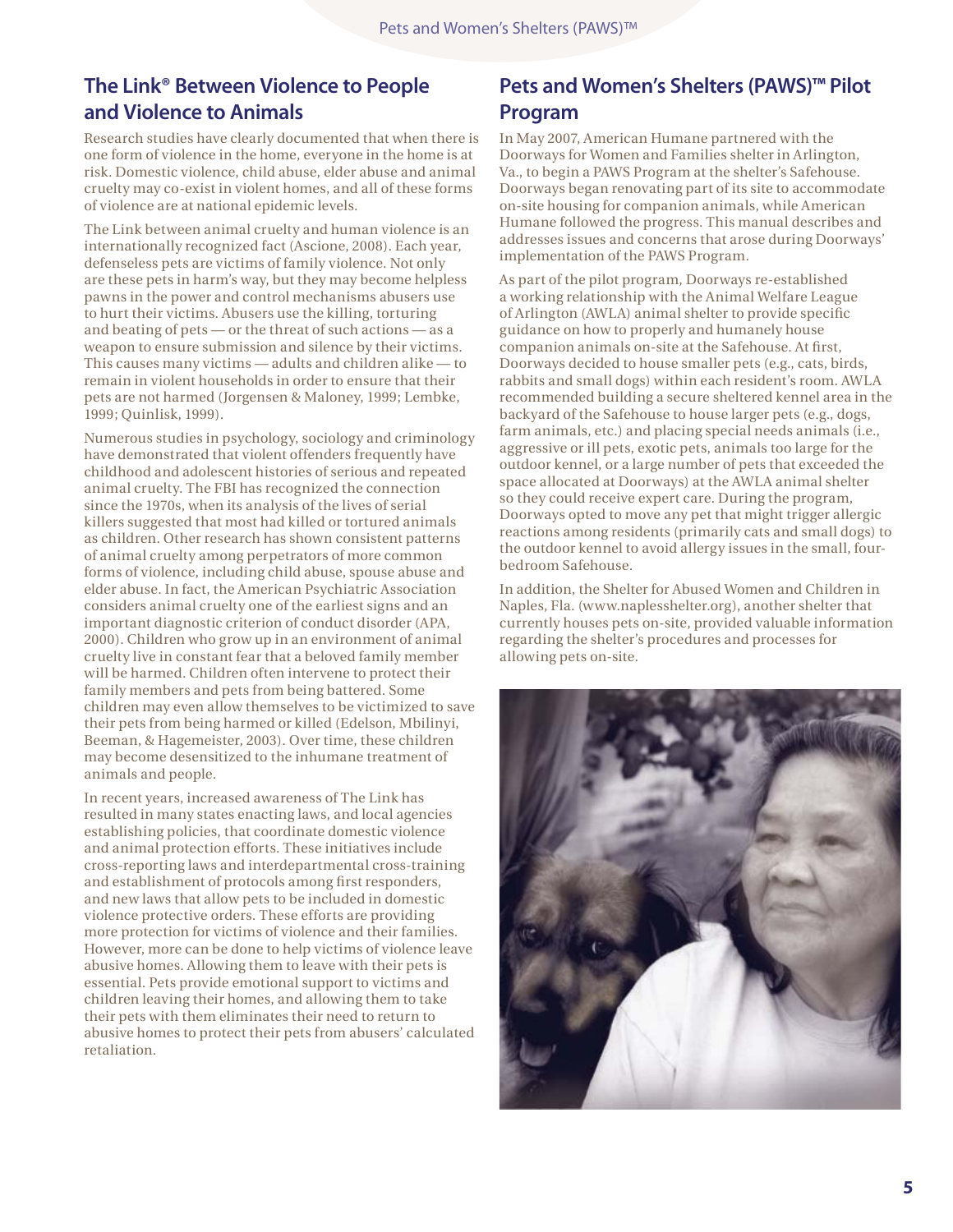

# **The Link ® — Facts and Figures**

- Twelve independent surveys have reported that between 18 percent and 48 percent of battered women have delayed their decision to leave their batterer, or have returned to their batterer, out of fear for the welfare of their pets or livestock (Ascione, 2007).
- In 2004, there were approximately 627,400 incidents of domestic violence (U.S. Dept. of Justice, 2006).
- In 2005, approximately 900,000 children were abused or neglected (U.S. Dept. of Health and Human Services, 2007).
- More than 71 million homes currently include companion animals (APPMA, 2007).
- 71-85 percent of women entering domestic violence shelters reported that their partner had threatened, injured or killed the family pet (Ascione, Weber, & Wood, 1997).
- One of the first studies to address The Link between child abuse and animal abuse discovered that 88 percent of homes with physically abused children also included abuse or neglect of the family pet (DeViney, Dickert, & Lockwood, 1983).
- In a nationwide study, more than 71 percent of battered women reported that their abusers had harmed, killed or threatened animals, and 32 percent reported that their children had harmed or killed animals (Ascione et al., 1997).
- In a study of battered women in several northeastern states, 48 percent of respondents reported that animal abuse had occurred "often" during the past 12 months, and another 30 percent reported that the abuse occurred "almost always." Types of animal abuse reported included punching, hitting, choking, drowning, shooting, stabbing and throwing the animal against a wall or down stairs. Respondents reported that animal cruelty incidents coincided with violent outbursts against human family members 51 percent of the time (Carlisle-Frank, Frank, & Nielsen, 2006).
- Research has shown that 62-76 percent of animal cruelty in the home occurs in front of children (Faver & Strand, 2003). Children often intervene to protect their mothers and pets from being battered. Some children may even allow themselves to be victimized to save their pets from being harmed or killed (Edelson et al., 2003). Tragically, this behavior is often symptomatic of children's future abuse of people (Boat, 1999).
- Children who are exposed to domestic violence are nearly three times more likely to treat animals with cruelty than children who are not exposed to such violence (Currie, 2006).
- In one study of battered women with children who sought shelter in a safe house, 32 percent reported that their children had hurt or killed a family pet (Ascione, 1998).
- Animal cruelty committed by children is often symptomatic of future abuse toward other animals or people (Boat, 1999): 36.8 percent of boys and 29.4 percent of girls who were victims of physical and sexual abuse and domestic violence have been reported to abuse their family pet (Ascione, 2005).
- • Significant research has documented a relationship between childhood histories of animal cruelty and patterns of chronic interpersonal aggression (Kellert & Felthous, 1985; Hensley & Tallichet, 2005; Merz-Perez, Heide, & Silverman, 2001; Becker & French, 2004).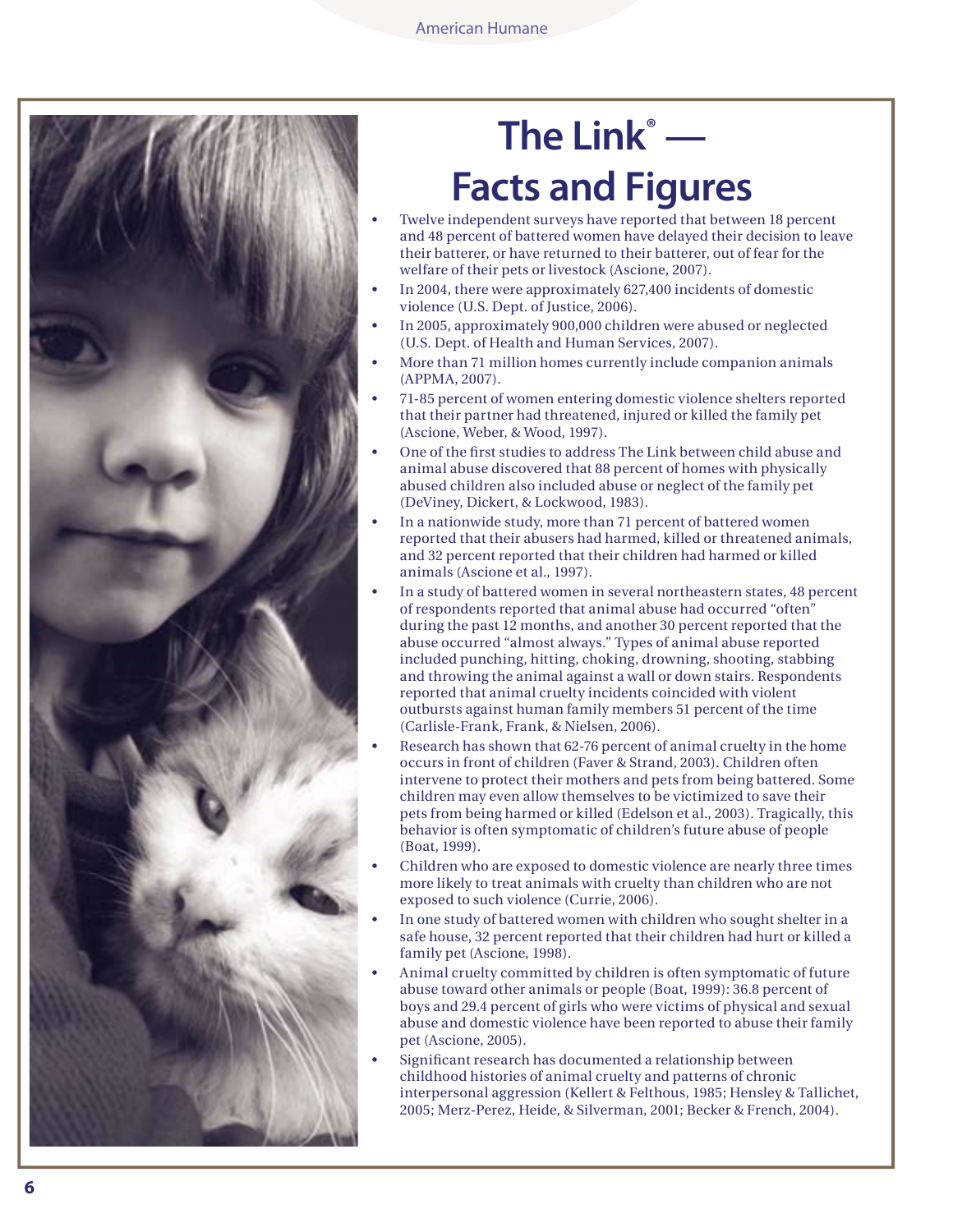## **The Need for a PAWS Program**

A PAWS Program enables more domestic violence victims to leave abusive households without leaving their pets behind and at risk. It also enables the comfort and reassurance that a family pet can provide to adult and child victims during stressful times.

#### **Emotional Need**

The human-animal bond is critical during times of stress and trauma. Studies reported by the American Veterinary Medical Association and the American Animal Hospital Association show the importance of pets in American households, as indicated by the following statistics on pet owners:

- 84 percent acquired their pet mainly for companionship.
- 83 percent refer to themselves as their pet's "mom" or "dad."
- 59 percent celebrate their pet's birthday.
- 90 percent would not consider dating someone who was not fond of their pet.
- 52 percent believe their pet listens to them best.
- 69 percent let their pet break household rules (such as allowing their pet on the bed) when their spouse or significant other is not present.
- 93 percent are likely to risk their own life for their pet.
- 55 percent have an emergency preparedness plan for their pet in case of a disaster.
- 36 percent have named a guardian for their pet (American Animal Hospital Association, 2004; American Veterinary Medical Association, 2005).

The bond between animal and human begins very early in life. Animal images are printed on the bedroom walls, clothing, toys and books of babies and infants. Childhood entertainment and education portray pets and animals as friends, such as Big Bird, Blue's Clues, Clifford The Big Red Dog, Curious George, Garfield, and pet action heroes such as Lassie, Benji and Underdog. As part of healthy growth and development, bonding with animals and pets teaches children empathy and compassion for other living creatures early in life. Breaking this bond can cause serious emotional difficulties for children and adults, particularly during a time of crisis (Jalongo, 2004; Melson, 2001).

Studies have shown that there are significant similarities between the emotional closeness shared between people and their pets and that shared by people and their closest family members. In one study, one-third of pet owners responded that they felt closer to their dogs than to other family members (Barker & Barker, 1988). Another study found that children are more likely to have pets than they are to have siblings or fathers (Melson, 2001). And more than 75 percent of pet owners say their pet's health is as important to them as their own (Pfizer/Gallup, 1998).

These studies begin to explain why people who are bonded to their companion animals may choose to remain in crisis

situations or violent homes in order to keep their pets safe, or why victims delay leaving violent homes until they can take their pets with them. A 1997 survey of five Utah crisis shelters revealed that abused women will hesitate to leave their pets behind in violent homes (Ascione et al., 1997). Although the study focused primarily on the connection between animal abuse, child abuse and domestic violence, it also showed that 25 percent of the women seeking shelter had chosen not to leave their abusive homes because they were concerned about leaving their pets behind. Other studies consistently report that as many as 48 percent of domestic violence victims delay leaving abusive relationships in part due to concern for their pets' welfare (Ascione, 2007).

Other research studies show that pets support the physical and mental health of individuals, particularly during stressful times. Pet ownership provides the owners with cardiovascular and other health benefits, such as: (1) lowering blood pressure, triglycerides and cholesterol; (2) achieving a higher survival rate after myocardial infarction, with pet owners 8.6 times more likely to be alive one year after the heart attack; (3) lowering stress; (4) improving weight control; (5) experiencing fewer minor health problems; (6) making fewer visits to a doctor; and (7) requiring less medication.

The benefits to mental health have been addressed in relation to childhood development and elderly citizens. For children, studies have shown that pets: (1) benefit childhood development by providing a sense of security and self-esteem to children; (2) allow children to develop trust due to constancy, security, reliability, love and affection; (3) facilitate play, exploration and independence; (4) promote responsibility and nurturing; (5) provide social and emotional support; and (6) provide a positive impact on the lonely, emotionally or physically impaired, and delinquent. For elderly citizens, studies have shown that pets fill a void for lost relationships and can transcend sensory deficits, mental changes and mobility restrictions that can impede human-human relationships (Barker, 1999).

A study in 2002 (Allen, Blascovich, & Mendes) found that, during stressful situations, some people benefit more from a pet's companionship than from a human friend or a spouse. In the study, researchers documented that people see their pets as important sources of non-judgmental social support and significantly helpful in alleviating stress.

#### **Local Need**

Each shelter should assess whether allowing pets onsite would be beneficial to its residents and would assist victims in leaving abusive homes. Shelter officials should ask residents if they would have left their abusive homes sooner if they could bring their pets with them. In addition, shelter officials should ask shelter and emergency hotline staff, local law enforcement and animal welfare officers, and prosecuting attorneys whether they encounter women who wish to leave abusive homes but choose not to due to lack of safe placement for pets. These inquiries will help determine the need in the community and how frequently animals will require housing at the shelter.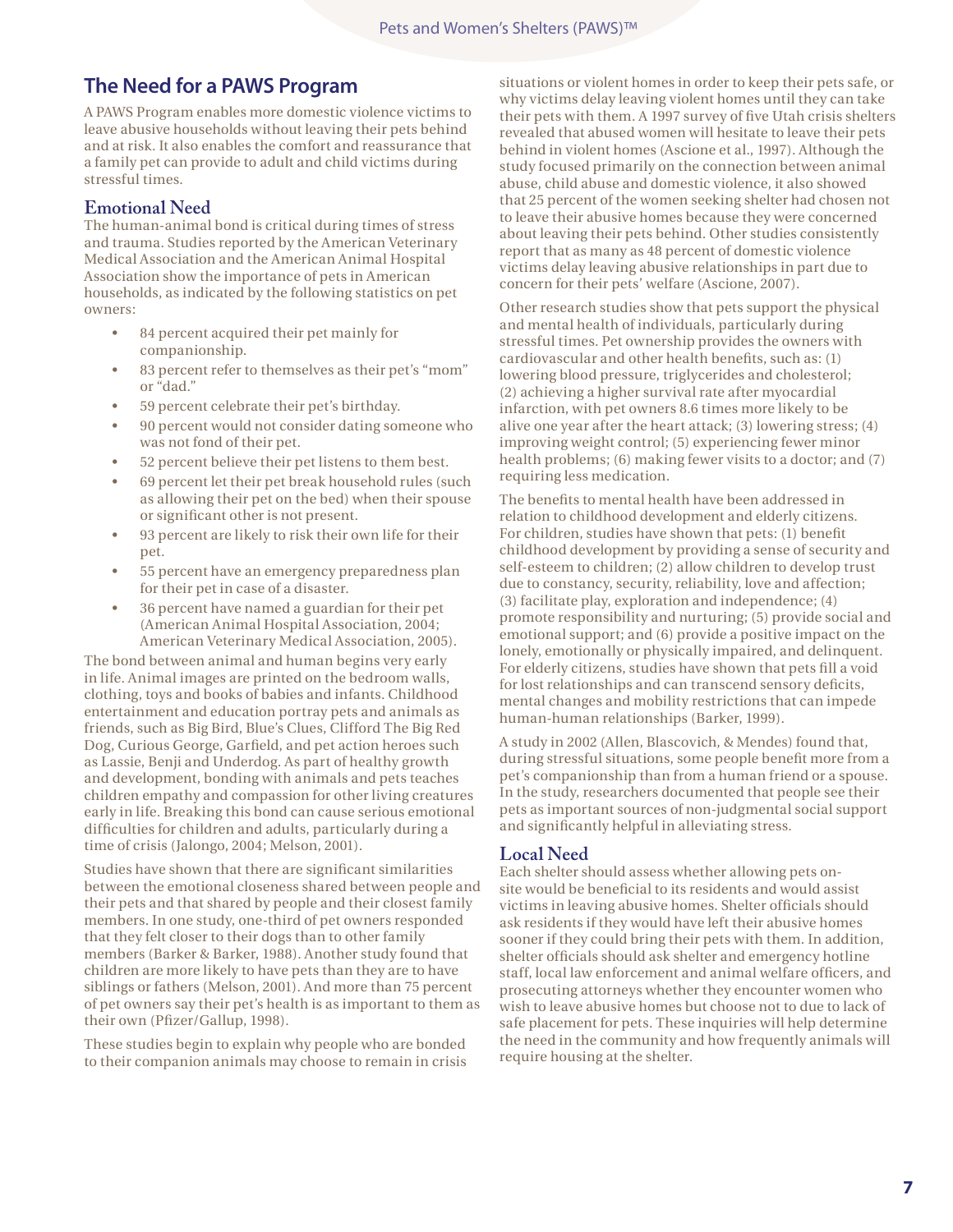# **Establishing a PAWS Program**

The goal of encouraging PAWS Programs across the country is to enhance the safety of as many victims, children and pets as possible by helping them more easily leave abusive homes. Some shelters are reluctant to allow on-site housing of pets because they fear the process is complicated and costly. Acknowledging that shelter resources are often strained, this manual is intended to alleviate that fear and plainly demonstrate the simplicity of establishing a PAWS Program.

**If you are interested in starting a PAWS Program at your shelter, contact American Humane's Office of Public Policy at (703) 836-PETS (7387) or email PAWSprogram@americanhumane org to receive free guidance and technical assistance** 

## **Make It a Multidisciplinary Team Effort**

When establishing a PAWS Program, your shelter should provide information regarding the existence of the PAWS Program in a timely manner to local law enforcement officers, child protection investigators, animal welfare investigators, health care providers (medical and psychological), counseling centers and hotlines, prosecuting attorneys and veterinarians. This will allow for greater dissemination of information about your program throughout the community and will allow victims to make informed decisions regarding leaving abusive homes if they know their pets will be safely accommodated at your shelter.

## **Identify a PAWS Program Director**

Each PAWS Program should have one person in charge of overseeing its operation (with delegation of authority, as necessary) to ensure that pet care is maintained on weekends, at night, during holidays and when the pets' owners are not on-site. The PAWS Program Director should keep an inventory of incoming and outgoing pets, manage the kennel or location where pets are housed, ensure that veterinary care is provided when needed, and maintain appropriate supplies and medications for the pets.

The PAWS Program Director should prepare a short list of policies and expectations for each resident who enters the shelter with a pet. The list of rules can be taken from the information contained in this manual, including the Procedures for Residents With Pets, located in the Forms section.

#### **Establish Written Policies and Procedures**

Based on the uniqueness of your shelter and the needs of the residents entering the shelter, preparing your own policies and procedures is recommended for a smoothly operating PAWS Program. This manual should help you prepare simple, effective procedures. Your shelter should establish a policy of formally welcoming pets to the facility when space is available, but retaining the right to deny pets, when necessary, due to overcrowded conditions or if the animal's condition, temperament, behavior or other factors would compromise the health, safety or well-being of the residents or other animals.

**The following procedures address key issues related to housing pets:**

#### *Types of Pets*

First decide what types, sizes and number of pets can be accommodated safely on-site, since that decision will determine the types of accommodations required. For animals that cannot be accommodated in the on-site PAWS Program, your shelter should establish a relationship with a local animal shelter or rescue group to provide temporary housing. Such agencies need to be prepared for foster care scenarios that could last many months. An excellent resource describing these programs is American Humane's *Operational Guide for Animal Care and Control Agencies: Handling the Pets of Domestic Violence Victims* (1998). An informal memorandum of understanding (MOU) is located in the Forms section of this manual to assist in establishing an off-site foster housing agreement.

To date, the Naples shelter has accepted all animals that arrive, including large dogs, cats, rabbits, birds and reptiles. If a pet's care requirements exceed the shelter staff's abilities, or if the pet is aggressive or frightened, the local animal shelter is on standby to accept the animal and provide care. Similarly, the Doorways shelter has an MOU with the Animal Welfare League of Arlington to provide housing, if space is available, for any pets that cannot be accommodated at the shelter. Since animal shelters may have no vacancies during certain times of the year, it is advisable to have an MOU with two or more shelters or animal rescue groups that can provide housing.

#### *Location*

After deciding the types, sizes and number of pets your shelter will accommodate on-site, you must decide how to accommodate them. We recommend three methods for housing pets on-site:

**Option 1:** Locate a separate room within the shelter that can safely house the animals in separate cages or crates. This option significantly reduces potential issues with allergies and noise. Depending on the size of the shelter, the separate room may be placed far from resident rooms. For example, the Naples shelter's on-site kennel is in a room on the opposite side of the large shelter and away from any of the individual residential rooms. The kennel room has its own air ventilation and filtration system to avoid allergy contamination outside of the room. It houses up to six animals and has a door to an outside area for a dog run.

**Option 2:** Allow residents to house smaller, nonallergenic pets within their rooms and have the residents be responsible for their own pets' care. Each resident must agree to not let their pets roam free or disturb other residents and/or pets. Each pet in this situation must be in a carrier or on a leash when it is escorted in and out of the residential room. This option may be particularly well-suited for birds, fish and small "pocket pets" (hamsters, rabbits, gerbils, guinea pigs, etc.) that do not need to leave the immediate area. This option can be used in association with Options 1 or 3, for on-site housing of larger pets, or it can be used separately if larger pets will be housed off-site in a local animal shelter.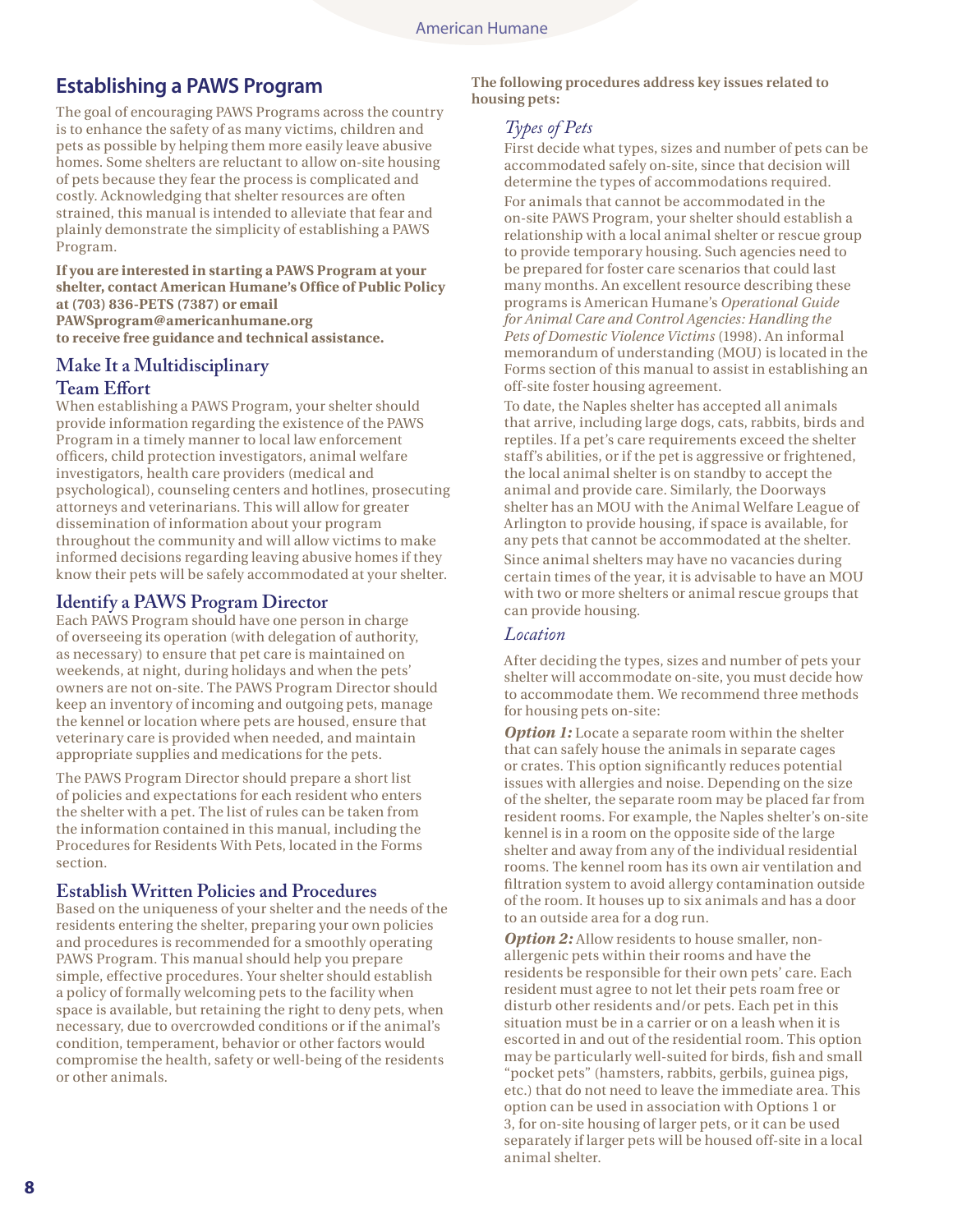**Option 3:** Provide secure and sheltered housing directly on the shelter property. Sheltered chain-link kennels or a small building or shed on the shelter property can accommodate larger animals. Heating and cooling options must be considered when housing pets outside. The Doorways shelter has opted to modify a pre-built shed and place large animal crates within the shed. The shed is being wired with electricity for lighting, heating and cooling.

Shelters may incorporate some or all of these options depending on space allocated for their PAWS Program. Regardless of the type of on-site program instituted, shelters should require residents to provide all care for their own pets, including feeding, exercise, cleaning, allocation of medications and TLC. An area where food and water bowls and crates may be washed, and where pets may be groomed, should be available. Each program should also provide an outdoor "run" area, particularly for dogs, that allows for animals to urinate and defecate in a specified area to avoid complications with animal waste. Additionally, this area can be covered with pebble-like material that can be sanitized using a bleach solution.



#### *Safety and Security*

Your shelter should take into consideration the safety of its residents who may have to walk, exercise or otherwise leave the property with their pets. Safety plans and protocols should be implemented to make sure that all shelter staff, residents and pets are safe during those times. This is especially important for facilities located in urban areas, where an on-site yard may not be available.

Your shelter also should establish security protocols to limit access to the on-site animal room or animalsheltering facility to only those residents who have pets there.

#### *Materials and Supplies*

Regardless of which option you choose for the location of the pets, the following supplies should be kept in stock if you will allow cats and dogs:

- Dry and canned dog and puppy food
- Dry and canned cat and kitten food
- Kitten and puppy formula
- Formula bottles
- **Cat litter**
- Litter boxes and scoopers
- Metal food and water bowls that secure to the door of the crate or kennel
- Collars and leashes
- ID tags
- Chew toys
- Cat toys
- Cleaning solution for the cages, crates or kennels. (Check with your local veterinarian or animal shelter on what types of cleaning solutions are safe to use.)
- Towels, blankets and other soft items for pets to lie on
- Medical supplies (as recommended by a veterinarian) such as flea and parasite medicine and grooming products

Bulk food should be stored in sealed, dry containers or on elevated pallets to prevent infestation by vermin.

Many of the items listed above can be obtained at no cost through donations from community members. (See the Fundraising section of this manual.) Local animal shelters, breed rescue groups, veterinarians and boarding kennels also may be willing to donate these supplies and assist with planning and implementing a PAWS Program. In addition, some residents may arrive at the shelter with supplies for their pets.

Depending on which housing option you select, these additional materials should be obtained:

**Option 1:** When housing pets confined together in a separate room, each pet must be contained in its own cage or crate. Ideally, there should be a partition to keep dogs and cats out of sight of each other. Allow for sufficient space in the room to accommodate three to four visitors, a table on which a veterinarian can examine an animal outside of the cage/crate, and storage cabinets for storing medical supplies, food, bowls and litter. The Naples shelter placed six extra-large plastic dog crates in its room by placing three crates side by side on the ground and stacking a second row of three crates on top of them. The crates were large enough to hold any pet up to approximately 50 pounds. Your shelter should regulate and mandate times and frequency that pets are removed from their crates for exercise and waste elimination.

**Option 2:** For pets being housed in residential rooms, sufficient supplies appropriate for the types of pets allowed in the shelter should be stocked.

**Option 3:** For a secure and sheltered outdoor kennel, consult with your local animal shelter and state regulatory agency to ensure that each kennel is of sufficient height, width and length. Floors must be of concrete or dirt and there must be a barrier between cages. A roof should also be included to prevent pets from escaping or being stolen, and to protect pets from the weather. Each kennel should have a secure lock to avoid theft or tampering with the animals. In climates that experience excessive heat or cold, each kennel should include a separate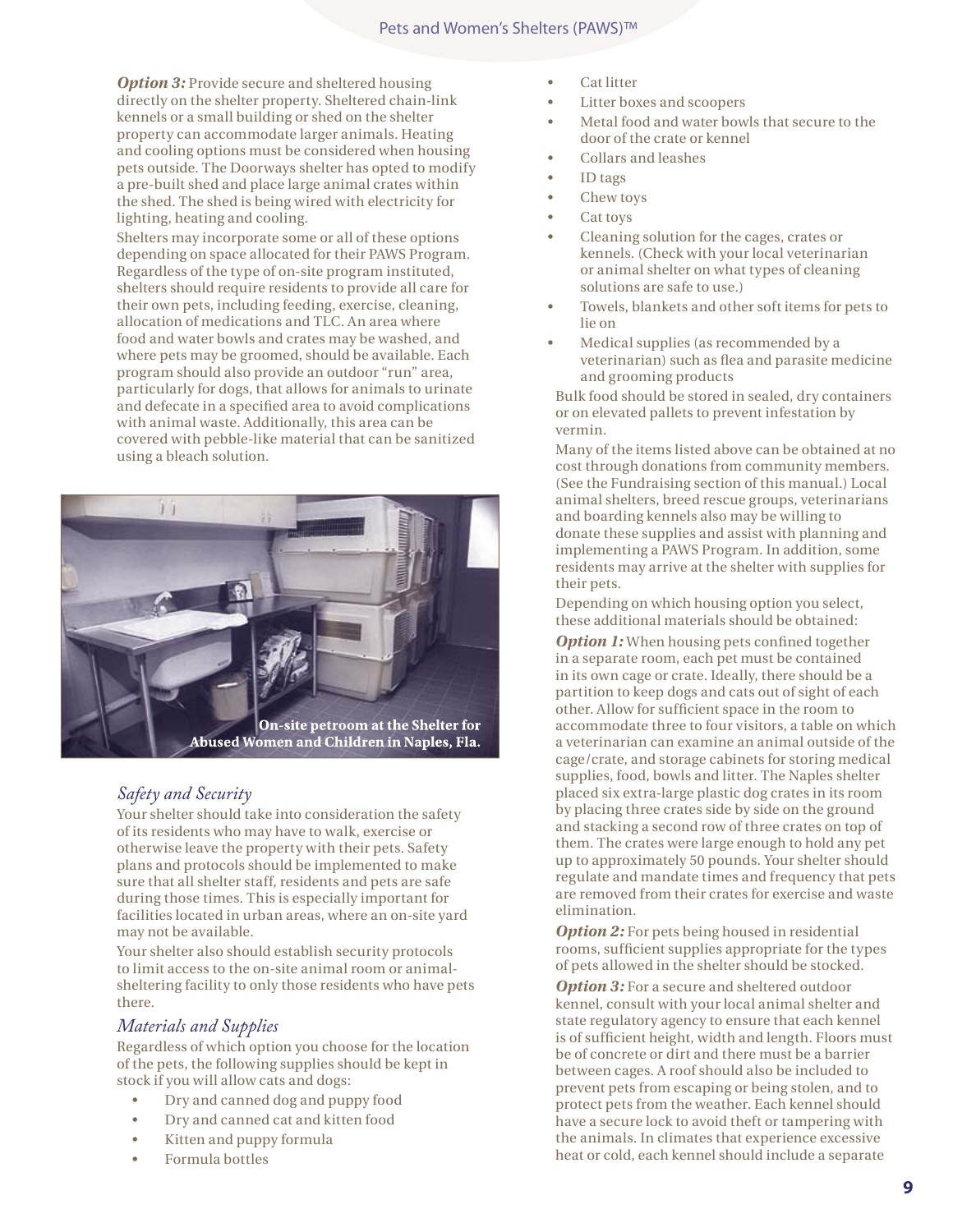

traditional doghouse, airline crate or other enclosed area which the pet can enter for added security and shelter. Heating and cooling dog mats, which can be purchased in many pet stores and on the Internet, also should be used. Another option is to purchase a pre-built building or shed that can house extra-large dog crates or fenced kennels to separate each animal. The building must have adequate heating, cooling and ventilation, as well as facilities for daily cleaning and sanitation of the kennels by the residents or, in their absence, assigned staff or volunteers.

#### *Noise*

When housing pets on-site at a shelter, whether inside or outside, there are bound to be instances of barking, meowing, chirping or other natural noises. If the pets are kept in a separate room within the shelter, choosing a room that is the farthest away from the sleeping quarters will help reduce noise. If pets stay in their families' rooms, advising the families to do their best to calm their pets and reduce noise is recommended. And for pets housed outdoors, placing the outdoor kennels or shed in a location farthest away from the residences on the property will help in reducing noise from stressed pets. However, if an animal becomes too vocal and disruptive, and the family is unable to calm the pet, it is recommended that your shelter contact its partner animal shelter/rescue organization to provide housing for the pet.

It may be necessary to discuss your planned PAWS Program with neighbors who may be adversely affected by animal noises (and odors and waste), and with municipal zoning officials to determine whether special kennel permits are required.

#### *Allergies*

Pet-related allergies are common, and you should anticipate that residents will have allergies to a variety of pets. The shelter intake form should ask every resident to identify any pet allergies they

have. This may help with placement of pet-allergy residents in rooms farthest away from rooms with pets. Options 1 and 3 are the best ways to avoid allergy issues. If housing pets in a separate room inside the shelter (Option 1), be sure to have a separate heating/cooling/ventilation system so that pet hair and dander do not enter the main residential ventilation system.

#### *Objections From Other Residents or Staff*

If a shelter resident objects to having other residents' pets located on-site, inquiring into the reasons for the objection may allow for a discussion to address and ease the resident's concerns. Advising the resident of the importance of keeping pets safe from an abusive partner may provide for education on The Link and gain acceptance by the resident. The discussion may also reveal that the resident had a beloved pet threatened, killed or harmed in the past. Obtaining this information may allow for a referral to appropriate counseling for the resident. It is important that the PAWS Program Director obtain agreement or understanding from all staff about the importance of the program before implementing it. Staff at the Naples shelter overwhelming embraced housing pets on-site and often can be found providing comfort and care to the pets located in the indoor kennel.

#### **Cooperation With an Animal Shelter or Animal Rescue Organization**

The purpose of the PAWS Program is to house family pets onsite at your shelter in order to maintain the human-animal bond during a time of crisis. In addition to asking animal shelters and breed-specific rescue organizations to provide guidance to you on animal housing issues, collaborating with your local animal shelter or an animal rescue organization can be especially helpful to the program when the following situations arise: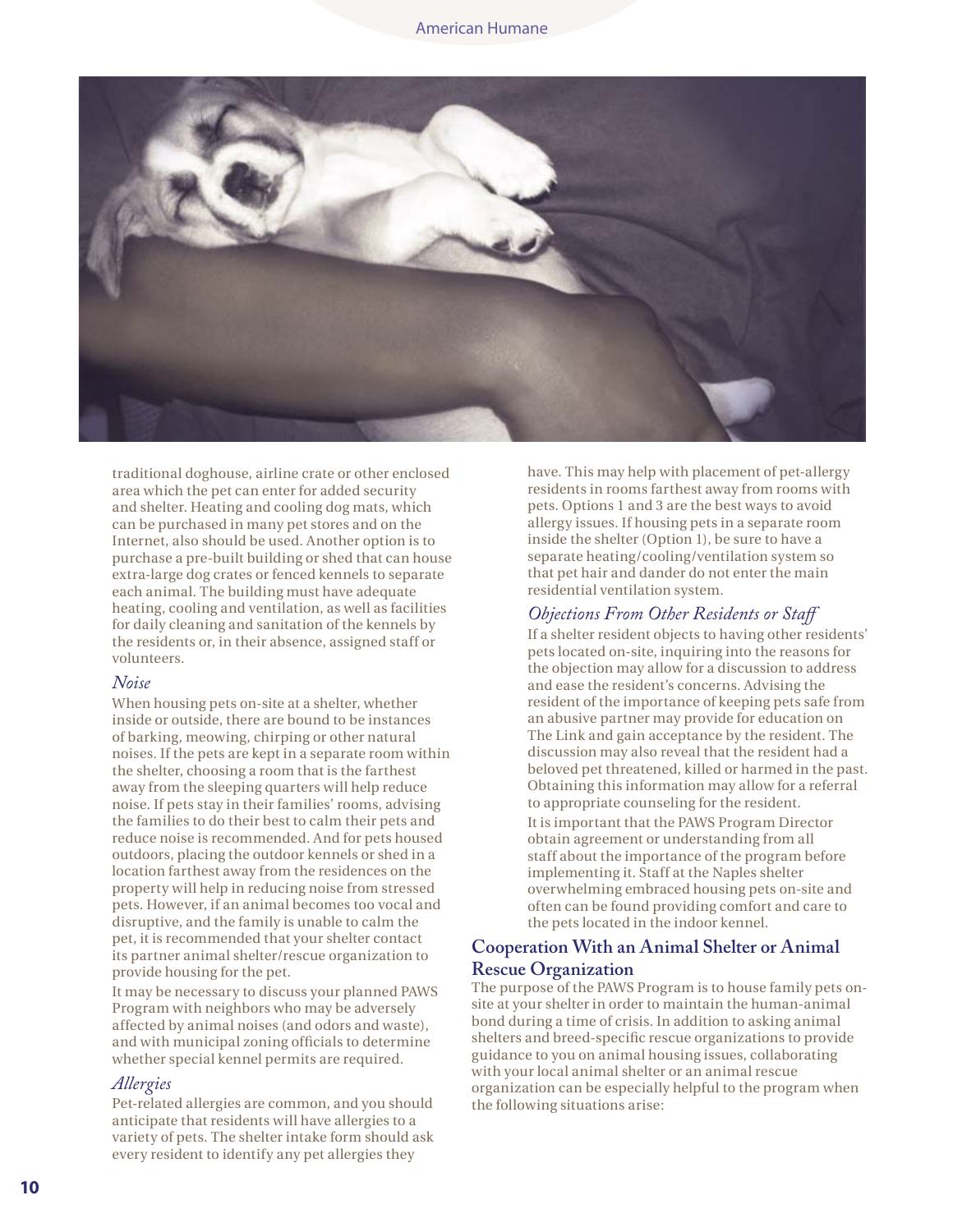## *Excess Animals*

There may be times when a resident has more pets than can be safely housed on-site, or your shelter is at maximum pet capacity and cannot accommodate new arrivals. In these situations, it is best to work with the resident to determine which pets would do best in offsite housing at a local animal shelter or in foster care with a rescue organization, and which pets need to stay on-site with the resident due to fright or attachment issues.

#### *Noisy Animals*

If an animal becomes too vocal and disruptive through excessive barking, meowing, chirping, etc., and the family is unable to calm the pet, you should contact an animal shelter or rescue organization to provide temporary housing for the pet.

#### *Large/Exotic Animals*

As mentioned previously, under Types of Pets, you should determine the maximum size animal that can be accommodated on-site, as well as which species you will allow. Your PAWS Program may be unable to properly house and care for exotic pets, such as reptiles and snakes, or large animals, such as goats, pigs and horses. For animals that are not suitable for housing on-site, make sure you have alternative housing predetermined.

#### *Aggressive or Stressed Animals*

If an animal that is aggressive or stressed (due to the change in environment or possible abuse) arrives at your shelter, you should ask your partner animal shelter or animal rescue group to assist with housing and care while the animal transitions out of the abusive environment. Shelter and rescue group personnel are trained to effectively handle and work with these pets to ensure their comfort. Similarly, long-term confinement in small quarters can induce stress in pets, and these personnel may recommend behavior counselors who can assist in addressing the problem.

An MOU is recommended when establishing a relationship with an animal shelter or rescue organization to house large pets, exotic animals or excess pets that cannot be housed on-site. For a sample MOU, please see the Forms section.

## **Providing Care for the Pets**

We recommend that residents provide the day-to-day care for their own pets. They know their pets and can provide greater comfort and stability to confused or stressed pets during the transition to a new home. Whether the pets are housed inside or outside, each resident should be given guidelines on what is expected of them in order for their pets to remain on-site. These guidelines and responsibilities should include: providing food and water, cleaning the cage or kennel regularly, providing any medication, cleaning the litter box daily, walking the dog in a safe area designated by shelter staff and cleaning up after it, and notifying shelter staff if a pet needs veterinary care. These procedures should be provided and agreed to by each resident upon intake. A sample Procedure for Residents With Pets is provided in the Forms section. In addition, the Appendix contains Animal Handling and Safety Tips for shelter staff and residents.

#### **Veterinary Care and Records**

Your shelter's PAWS Program should establish a relationship with a licensed veterinarian to help establish and maintain the program, to serve as a resource for consulting, and to provide routine and emergency medical care to any pets housed on-site. The veterinarian may provide some of the services pro bono or at low cost.

When examinations or treatments are needed, the veterinarian may visit your shelter, or arrangements should be made to transport pets to the veterinarian's office. The veterinarian must be apprised not only of the pets' medical conditions and histories, but also of the need to keep your shelter's location and the names of its residents confidential.

The reasons for having a veterinarian available include: (1) to provide an initial examination of each pet to determine whether the animal has been abused or neglected (even if the injuries are in the healing process); (2) to provide general medical care to the pets, including updating vaccinations, providing flea/parasite treatments and spaying/neutering; (3) to provide emergency care to pets suffering from illness or injury that may require surgery or other immediate attention; and (4) to provide expert testimony in court should the need arise to verify animal cruelty.

To find a veterinarian who will provide assistance to your PAWS Program, contact local veterinarians or the state or county veterinary medical association, advise the veterinarian of the PAWS Program, and ask for pro bono or low-cost assistance. Providing the veterinarian a copy of this manual will help educate him or her regarding the importance of the PAWS Program in saving lives.

The Naples shelter located a volunteer veterinarian through a fundraising event. The veterinarian is on call to visit the shelter if a pet needs immediate care. Otherwise, the veterinarian visits the shelter at least once a week to examine each pet and to provide basic vaccinations. The services provided on-site at the Naples shelter are free of charge, including supplies used (vaccines, medicine, etc.). Those services can include a medical examination, vaccinations, flea/parasite treatment, cleaning and grooming. If a pet needs spaying or neutering, which is highly recommended, it is transported to the veterinarian's office, and the shelter pays a small fee for the procedure. If a pet requires immediate attention for injuries or ill health, it is transported to the veterinarian's office, and the resident is charged a reduced rate for the services. The Naples shelter pays for these additional expenses, on behalf of the shelter resident, through money donated or raised specifically to support its program of housing animals.

Your shelter's PAWS Program should request that each resident provide a current set of veterinary records for each pet prior to or shortly after moving in, to verify the health and vaccinations of all pets. Your shelter's veterinarian also may need to contact a pet's regular veterinarian and obtain its medical records. Your shelter's veterinarian should provide each family a record of each pet's services.

Your shelter should determine whether it will enact a rule that any veterinary records (past and present) may be provided by the shelter staff to law enforcement investigators or the prosecutor's office. This may assist in proving the evidence in cases where animal cruelty charges are being considered against the abusive person. However, your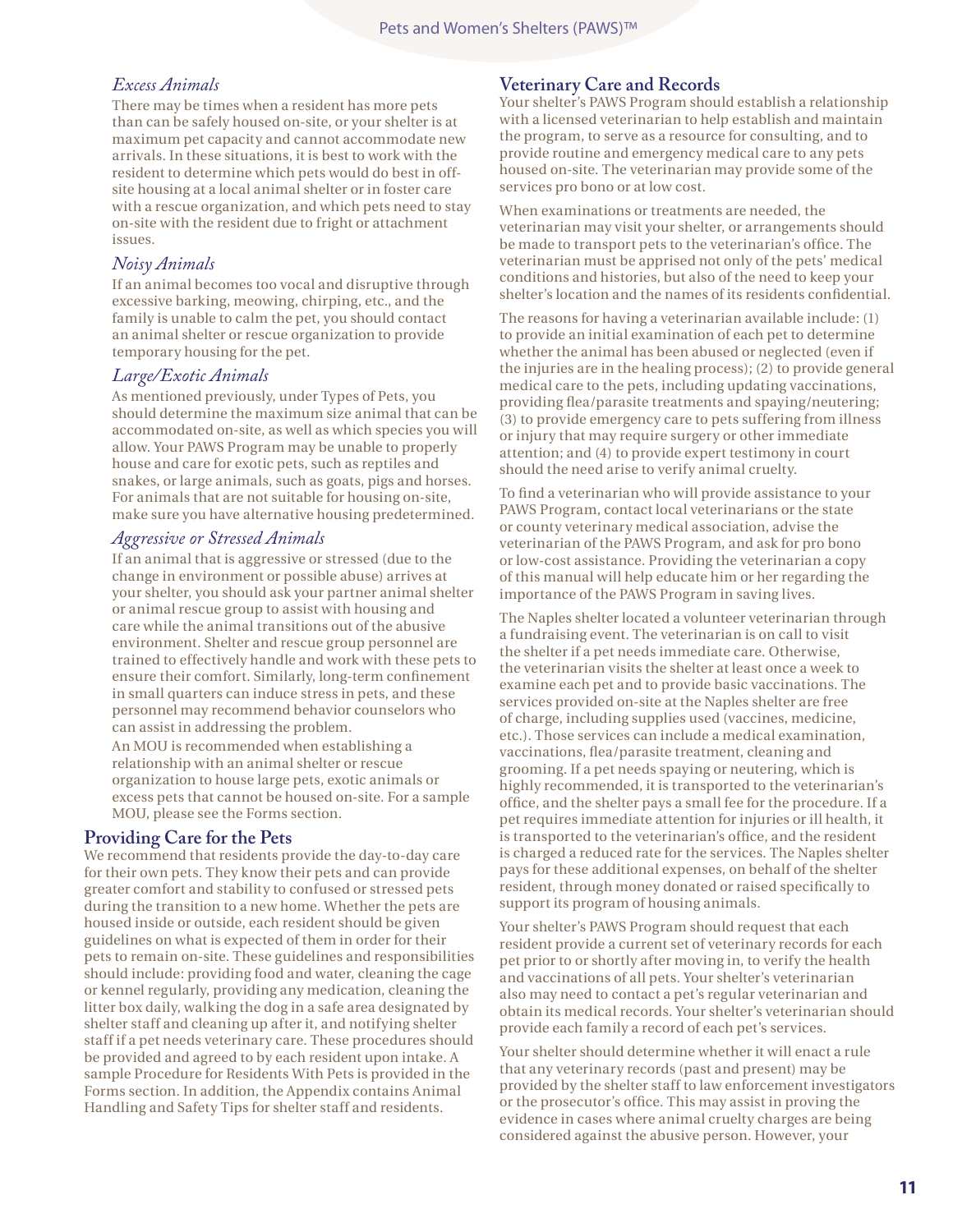

shelter should decide if this protocol is in the best interest of the families and in compliance with state laws and confidentiality agreements with the residents.

#### **Abused, Aggressive or Stressed Pets**

Any pet arriving at a PAWS Program shelter may be under stress from living in an abusive home. Moving the pet out of its abusive environment is certainly beneficial, but can cause the animal some initial stress. In addition, some pets may be conditioned to behave more aggressively based on an abusive partner's cruel treatment or the home environment. When taking in pets, your shelter should ask the residents to provide detailed information regarding all of their pets, including behavior, temperament and how the pets may react to being at the shelter. This information will be helpful in determining whether a pet will be better cared for at a partner animal shelter or rescue organization, where the staff is trained to handle stressed and/or aggressive pets and can work to calm the pet.

If a pet is checked into the PAWS Program and subsequently is determined to be too stressed or upset for safe handling, then a transfer to a partner animal shelter may be in the best interests of the pet. At no time should a staff member attempt to calm a stressed pet unless the staff member is trained in animal handling and/or attempts this through a kennel or cage door that provides protection from bites and scratches. When in doubt, contact the resident owner of the pet and your partner animal shelter for assistance.

#### **Duration and Cost of Housing Pets**

We encourage shelters to provide on-site housing of pets at no cost to residents. Each PAWS Program shelter should coordinate the pets' length of stay with the length of stay for the pets' family members. Assisting families in transitioning to pet-friendly housing will help them keep their pets with them after leaving the shelter.

Situations in which families leave your shelter but request that their pets remain behind should be handled on a caseby-case basis, since numerous factors may be involved. In such cases, you should have the outgoing residents sign an Extended Care Contract (see the Forms section) that outlines their obligations and specifies the extended length of stay for their pets. Generally, extended care should be provided only in situations where families have moved to temporary

housing that does not allow pets, while the families receive assistance in finding pet-friendly housing.

#### **Counseling Involving Pets**

Shelter staff may encounter residents who have witnessed animals being abused, tortured or killed by an abusive partner or other party. Witnessing such acts against helpless animals can cause significant trauma and psychological damage to both adults and children. Even residents who were able to rescue their pets from abusive homes may have residual issues from having witnessed past abuse. This is especially true for children. We recommend that a trained pet bereavement counselor be available to provide support for families as necessary. Any counseling services provided to residents should incorporate sensitivity to the humananimal bond.

#### **Leaving the Shelter**

When a resident's permitted stay at your shelter has ended, or when the resident is ready to leave, the goal is to have the resident find long-term, safe housing. Since most shelters provide housing assistance, your shelter should also identify available pet-friendly housing so that outgoing residents can continue to be with and care for their pets. Developing a list of potential pet-friendly housing options in the community is an excellent partnering opportunity for shelters and animal welfare groups.

However, situations arise where a resident returns to an abusive partner. Given that children and pets may be returned to an environment known to be abusive, your shelter should follow existing protocols in this regard. Some protocols or state laws may call for notifying child protective services that a child may be returning to a dangerous home. If that is the case, then local animal welfare agencies should be notified if a pet is being returned to an abusive home. An option to consider is asking the resident if she will sign over ownership of her pet to your shelter's PAWS Program, which can then place the pet with its partner animal shelter or rescue group for placement in a new home.

In some situations, residents may simply leave your shelter without taking their pets. If a pet is abandoned with your shelter's PAWS Program, you should check with your partner animal shelter on pet abandonment laws to determine when the pet may be placed for adoption (or otherwise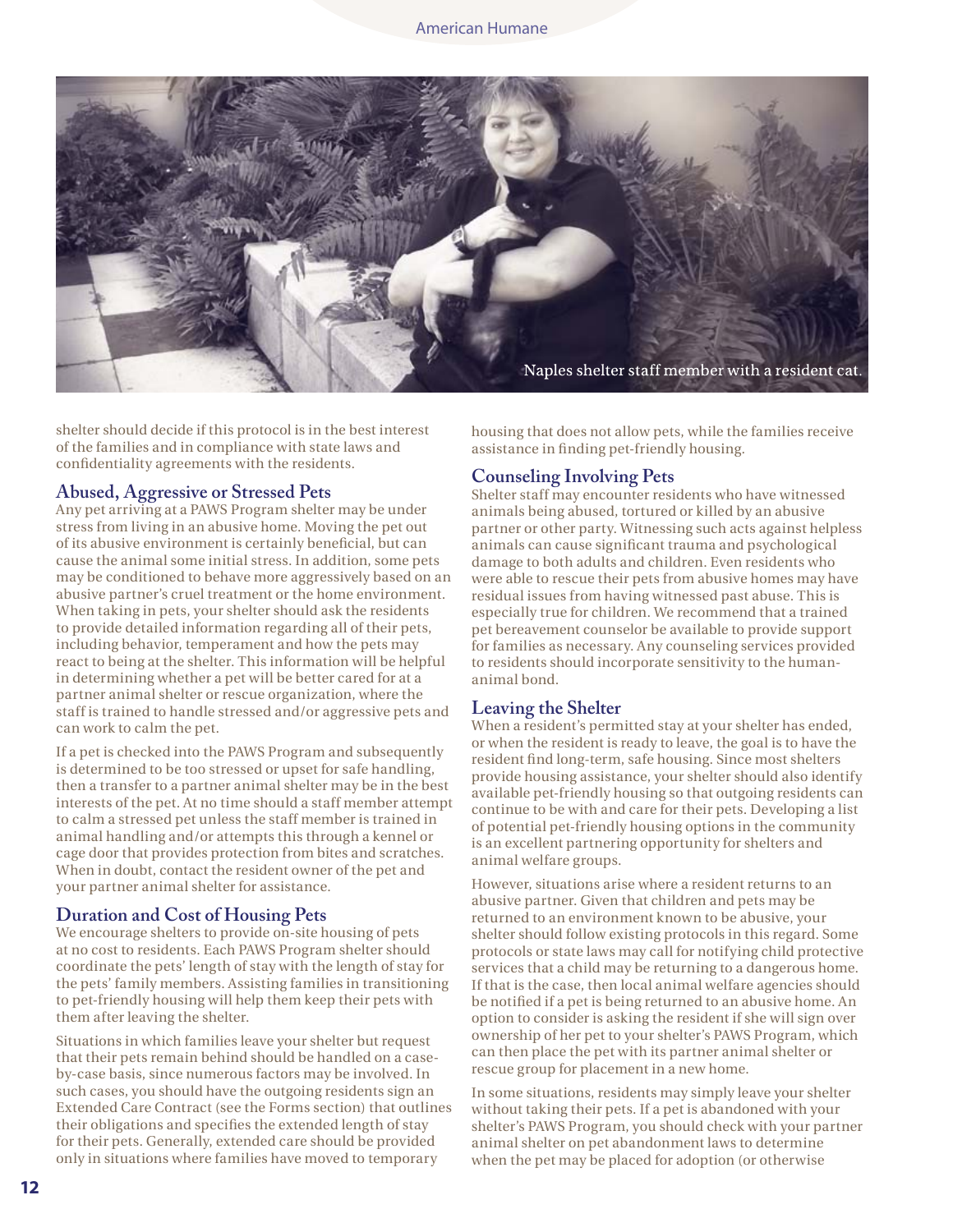dispositioned) through the animal shelter or a rescue group. The Agreement Between Resident and Shelter (located in the Forms section), signed by the resident at the time of intake, addresses this issue.

#### **Fundraising**

The costs associated with implementing, equipping and sustaining a PAWS Program will vary according to the type of housing provided, the number of pets housed on-site and the length of stay.

Doorways received a startup grant from American Humane to build an outdoor shelter in the facility's backyard. Doorways plans to finance the ongoing upkeep of the program through traditional fundraising efforts that promote the PAWS Program in the community, as well as seeking individual and corporate donors who are interested in animal welfare. Other sources of support include community foundations and donors who care about women's issues, child abuse and domestic violence prevention.

The director of the Naples shelter estimates that the total cost of housing pets on-site is no more than \$1,000 per year, and the program is entirely funded from donations of money and supplies. The shelter uses a "Giving Tree" fundraiser the tree is adorned with paper ornaments listing small items that can be purchased with a donation. The tree is taken to various fundraising and outreach events, including schools, which gets students involved.

#### **Publicity**

Your shelter should determine whether general publicity for your PAWS Program is warranted, due to the confidential location of your shelter. Advising the public of the PAWS Program, without revealing the location, will make more victims aware of your program and may result in empowering them to leave abusive homes due to the on-site pet policy.

Information regarding the existence of your PAWS Program should be provided to local law enforcement, social workers, domestic violence professionals, animal welfare investigators, prosecuting attorneys and veterinarians, who can assist in informing victims who need help leaving abusive homes. Many shelters have a brochure that law enforcement and other first responders can give to victims who are considering leaving abusive homes. If your shelter has such a brochure, placing information about the PAWS Program in it will ensure that information regarding petfriendly shelter policies is provided to victims who have been hesitant to leave abusive homes for fear of leaving their pets behind.

## **Legal Issues**

Before accepting pets on-site, your shelter should be aware of some common legal issues that may arise. We recommend that your PAWS Program Director consult with an attorney regarding your state and local laws; however, no legal issue is insurmountable, and it should not create apprehension in starting a PAWS Program. Following are some of the more common legal issues that a PAWS Program may encounter.

## *Confidentiality of Location and Identity*

A shelter's location is generally kept confidential to prevent abusive partners from locating the residents. Accepting a family pet on-site as part of the PAWS

Program should not impact that confidentiality. The location of the entire family, including the pet, should never be disclosed to outside sources. If a pet must be transferred to an animal shelter or rescue organization for off-site housing, the family's identity and location should also be kept confidential. An agreement to protect that information can be formalized in an MOU or confidentiality agreement with the animal shelter or rescue organization, since there may be no legal duty to disclose the presence of a pet that is under the protection of a family violence shelter.

#### *Court Orders and Pet Protection Orders*

If a court has included a pet in a domestic violence protection order<sup>3</sup> or in a divorce or separation agreement, your shelter should ask the resident to provide a copy of the order. This will help alleviate any issues concerning custody of the pet. This information should be made available to all professionals who come in contact with the pet.

#### **For guidelines regarding pets in domestic violence protection orders, email**

**publicpolicy@americanhumane org to request a copy of** *Expanding Protective Orders to Include Companion Animals* **by Phil Arkow and Tracy Coppola of American Humane.** 

#### *Custody and Ownership Issues*

A frequent concern of shelter staff and residents involves the true ownership or custody of a family pet. When a pet has resided in the home of the victim and the abuser, how can you determine who should legally have possession of the pet? This issue should only arise when the abusive partner demands the return of the pet, and this would only occur if the location of the resident and pet has been disclosed to the abusive partner, or if the abusive partner makes a demand in court. Each state's laws are different, and it can be difficult to determine the ownership of a pet, since most animals are considered property. Here are a few guidelines to help determine ownership:

- Is there a pet protection order, divorce/separation order or other court order that designates ownership and custody of the pet? Some initial separation orders prohibit the parties from moving any family members or assets (which could include children and pets) until final settlement.
- Ask the shelter resident to bring any evidence of pet ownership and care when entering the shelter. For instance, an adoption or purchase bill of sale, veterinary records listing the resident as the primary caretaker and/or individual who paid veterinary bills, adoption paperwork listing the resident as the adopter, and licensing paperwork (such as dog or cat licenses, rabies vaccination certificates, microchip registration, etc.) in the name of the resident.
- Check with the family veterinarian to determine who brought the pet for checkups and treatment. This information helps demonstrate who the primary caretaker of the pet was.
- A novel legal argument that has been used is the "possessory interest" or "right of possession"

<sup>3</sup> As of this writing, California, Colorado, Connecticut, District of Columbia, Illinois, Louisiana, Maine, Nevada, New York, Puerto Rico, Tennessee and Vermont have enacted pet protection order laws. However, a court may be requested to include a pet in a protection order even in the absence of laws that allow the protection.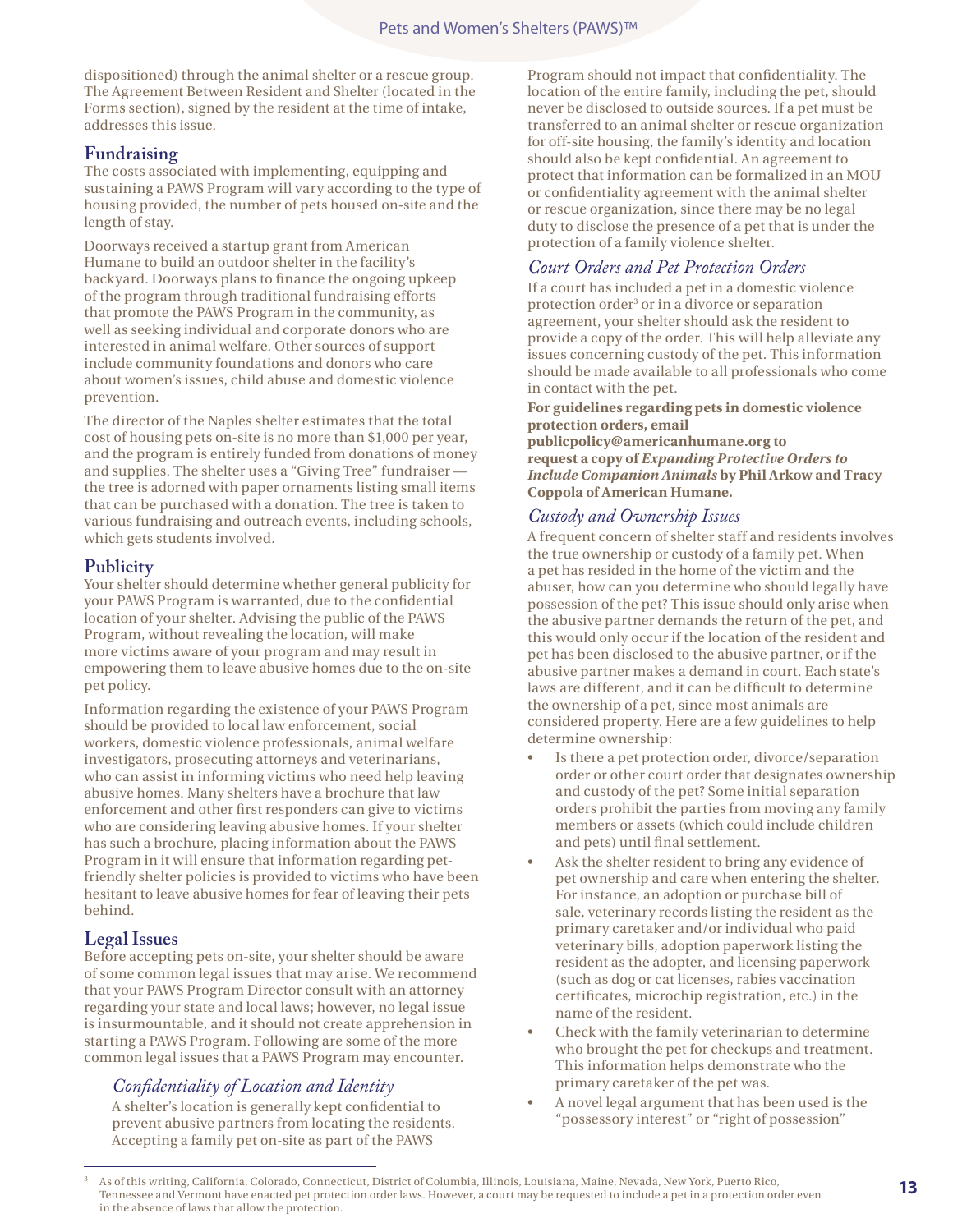argument. The resident who currently has the pet can argue the present right to control the property (i.e., the pet) in spite of a claim of ownership by the abuser. In support of this, at least one court has held that one party of a divorcing couple cannot ask a court to enforce a contract regarding shared possession of a dog, since pets are property and property cannot be the subject of joint possession (DeSanctis v. Pritchard, 2002).

If a scenario occurs where the true ownership is in dispute, we recommend consulting with a local attorney before returning the pet to the abusive home. There have been instances where the shelter resident took the abuser's pet but had no legal claim to the pet, the pet was a valuable breeding pet and both parties had joint commercial interest in the pet, or some other claim was made by the abusive partner.

#### *Insurance/Liability for Bites and Other Injuries*

Consult with your shelter's liability insurance carrier to determine if the existing policy will cover residents and staff who are injured (e.g., bites, severe allergic reactions, etc.) by pets housed on-site. In most instances, your shelter may need to add an insurance rider to the policy to address pets on the property. Another option is to have residents with pets sign a waiver of liability for any injuries received at your shelter, and a waiver absolving your shelter from claims should the pet escape or inadvertently be harmed.

#### *Kennel License and Special Permits*

Consult your local zoning and licensing department to determine if a special license is needed to house pets on-site and whether a special permit is needed to built outdoor kennels, if that option is preferred. The Doorways shelter was not required to obtain a kennel license, provided no more than three dogs are housed on-site at any time. (There was no limit on the number of cats.) If more than three dogs need to be housed, the shelter has an agreement with the AWLA animal shelter to see if it can accommodate the extra dogs.

## **Evaluations**

To ensure ongoing success, your staff should continually evaluate your shelter's PAWS Program, including its successes and struggles, as well as seek feedback from residents who participated in it. Factors to consider might include:

- How many pets participated in the PAWS Program (both on-site and off-site)?
- How many total days did the PAWS Program house pets?
- Were there sufficient supplies for the pets?
- What obstacles were encountered?
- Were the residents satisfied with the PAWS Program?
- Were there any problems with off-site placement of pets with a partner animal shelter?
- What, if any, legal issues arose?
- How does the shelter staff feel about the PAWS Program?
- What is the community reaction to the PAWS Program?
- Are there sufficient funds to maintain the PAWS Program?

## **Conclusion**

The PAWS Program acknowledges the tragic link between human violence and animal cruelty, as well as the therapeutic bond pets can provide to people who have endured trauma and violence. American Humane encourages all domestic and family violence shelters across the country to take serious steps toward implementing a PAWS Program.

**American Humane is available to provide technical assistance and guidance, at no cost, to help shelters implement a PAWS Program. Please contact American Humane at (703) 836-PETS (7387) or email**  PAWSprogram@americanhumane.org.

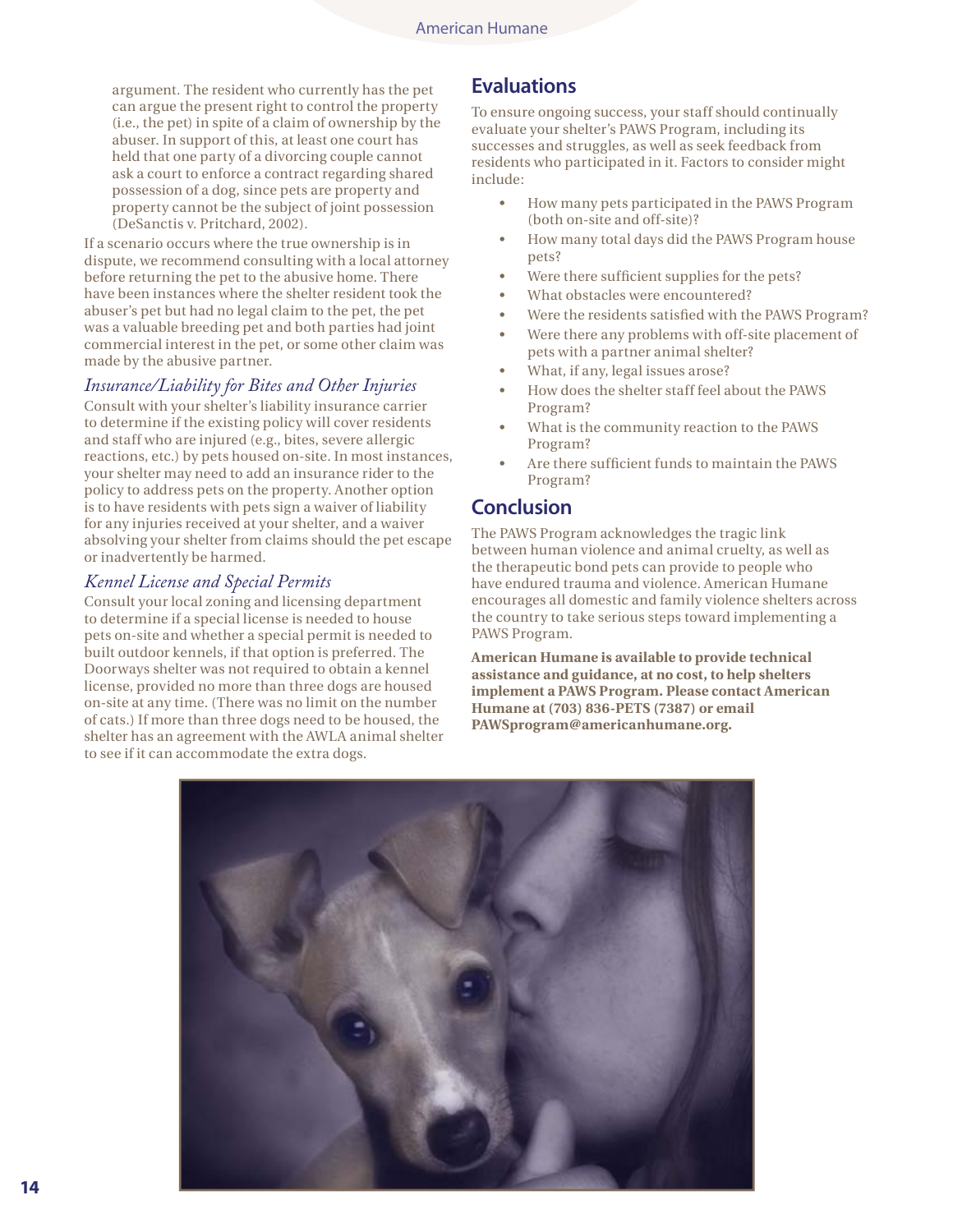## **Forms**

The following forms have been prepared as guidance to help your shelter establish a PAWS Program. These forms should be tailored to comply with your state/local laws and to complement procedures in place at your shelter. You may wish to remove specific sections that are irrelevant to your shelter's practices, and add provisions to help your shelter implement an effective PAWS Program. Some forms and questions may be more suited for subsequent interactions outside the shelter intake process. Please follow your shelter's established documentation procedures in regard to these forms.

- • Memorandum of Understanding Between Animal Shelter and PAWS Program
- Shelter Supply Checklist for PAWS Program
- PAWS Program Intake Form
- PAWS Program Agreement Between Resident and Shelter
- Procedures for Residents With Pets
- Consent and Release for Boarding at Animal Shelter
- PAWS Program Extended Care Contract
- PAWS Program Resident Evaluation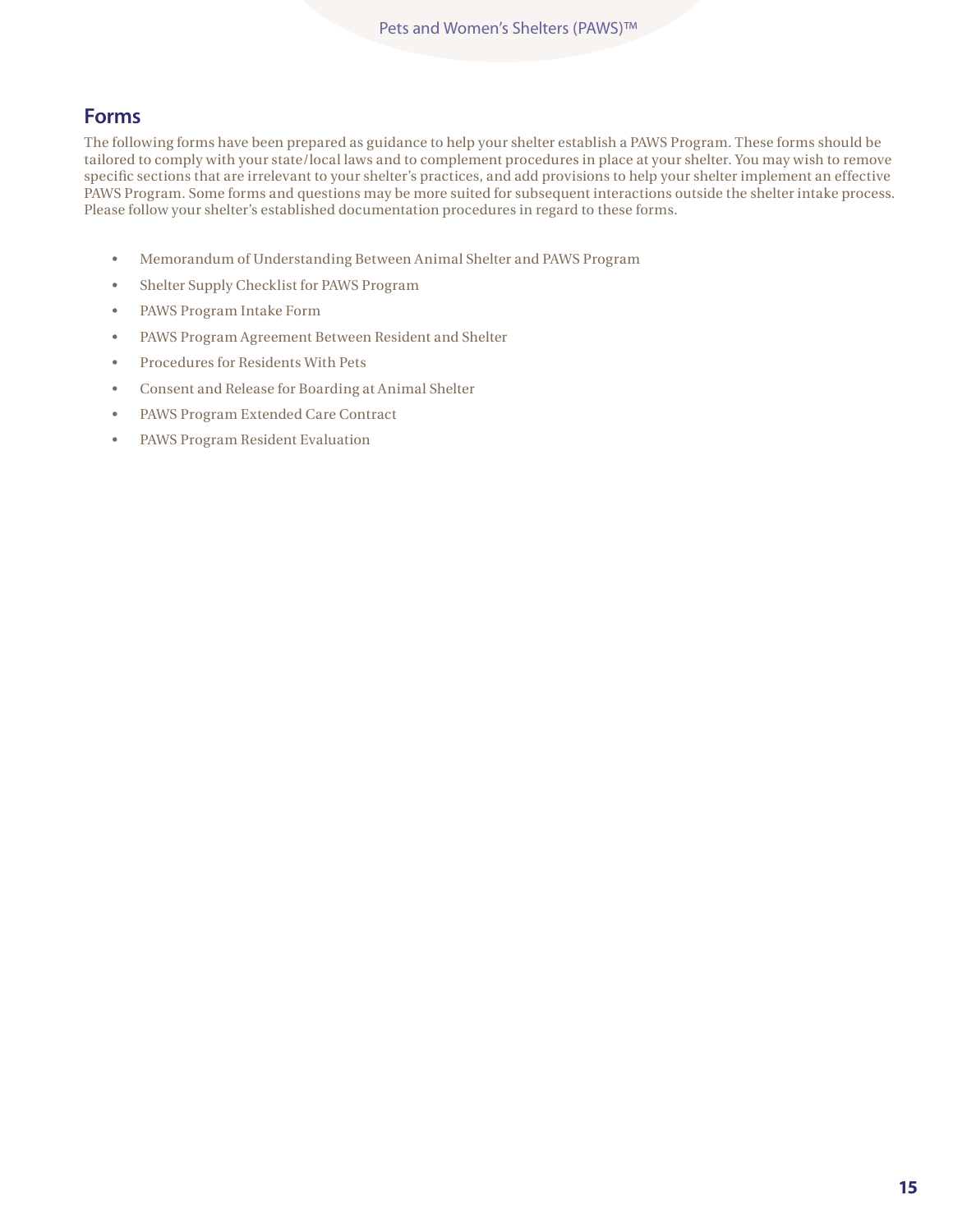# **Memorandum of Understanding Between Animal Shelter and [Domestic Violence Shelter] PAWS Program**

**[Animal Shelter]** ("Shelter") and **[Domestic Violence Shelter]** Pets and Women's Shelters (PAWS) Program ("PAWS Program") enter into this memorandum of understanding (MOU) concerning the boarding of companion animals of residents currently staying at **[Domestic Violence Shelter]**. This agreement is contingent on available space at Shelter.

Shelter agrees to care for pets that the PAWS Program is unable to house on-site. The PAWS Program may transfer animals to Shelter due to lack of space in the PAWS Program, and specialized needs of frightened/aggressive or larger animals.

During the pets' stay at Shelter, the following care will be provided at no cost to the PAWS Program:

- Clean cage and fresh water daily or as needed.
- Feed major-brand pet food as provided to other shelter animals. Provide a special diet on request and at the expense of the owner (or food provided by the owner).
- Dog walking when staff is available.
- If the pet requires emergency medical care, such as casting broken bones, X-rays, treatment of burns or lacerations, etc., the services will be provided and billed by the attending veterinarian to the owner according to Shelter's fee schedule.
- Preventive vaccinations if the pet is not up-to-date, including:
	- Dogs and cats 4 months of age and older must be current on a rabies inoculation and, if not current, the owner is responsible for Shelter's actual cost of providing the inoculation.
	- Dogs must be current on their distemper, parvovirus and coronavirus vaccination and kennel cough vaccination and, if not current, the owner is responsible for Shelter's actual cost of providing the vaccinations.
	- Cats 8 weeks of age and older must be current on their FVCRP vaccination and, if not current, the owner is responsible for Shelter's actual cost of providing the vaccination.
	- For security reasons, residents may not visit their pets at Shelter, but they may call to check on their pets during office hours.

The PAWS Program will have the pet owner execute a Consent and Release form before the pet is transferred to Shelter. The original will be kept on file at Shelter with a copy on file at **[Domestic Violence Shelter]**.

This MOU will continue at the agreement of both parties and may be cancelled by either party in writing at any time.

\_\_\_\_\_\_\_\_\_\_\_\_\_\_\_\_\_\_\_\_\_\_\_\_\_\_\_\_\_\_\_\_\_\_\_\_ \_\_\_\_\_\_\_\_\_\_\_\_\_\_\_\_\_\_\_\_\_\_\_\_\_\_\_\_\_\_\_\_\_\_\_\_\_\_\_\_

[Animal Shelter] [Domestic Violence Shelter]

Animal Shelter staff signature and date PAWS Program Director signature and date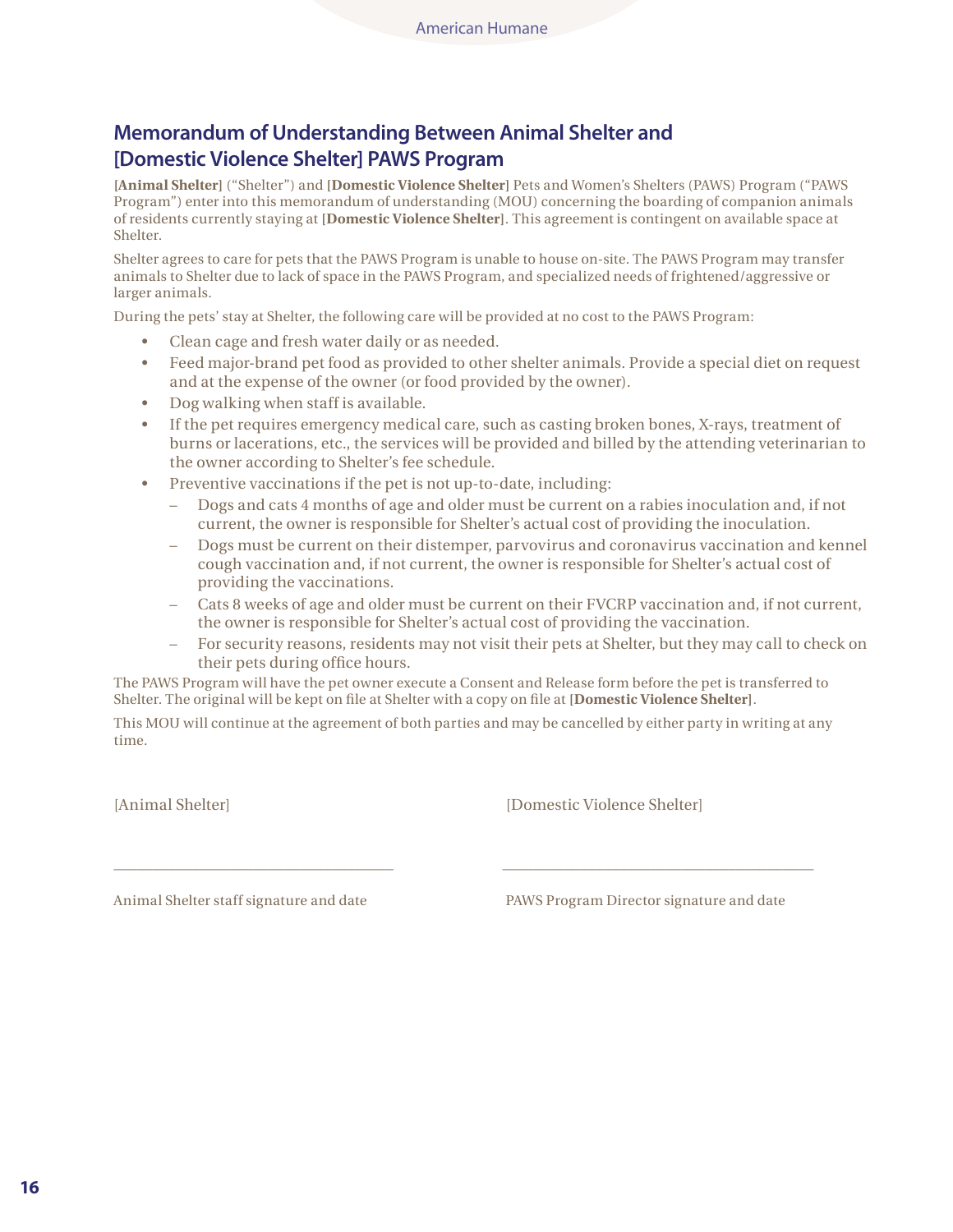# **Shelter Supply Checklist for PAWS Program**

- ❐ Cat litter
- ❐ Litter boxes
- ❐ Litter scoopers
- $\hfill\Box$ <br> <br> Litter disposal bags
- ❐ Dog food
- ❐ Puppy food
- ❐ Cat food
- ❐ Kitten food
- ❐ Dog leashes
- ❐ Crates and portable carriers
- $\square$  Towels and/or blankets for crates
- ❐ Cleaning supplies (check with your local veterinarian or animal shelter on what types of cleaning solutions are safe to use)
- $\Box$  Emergency medical supply kit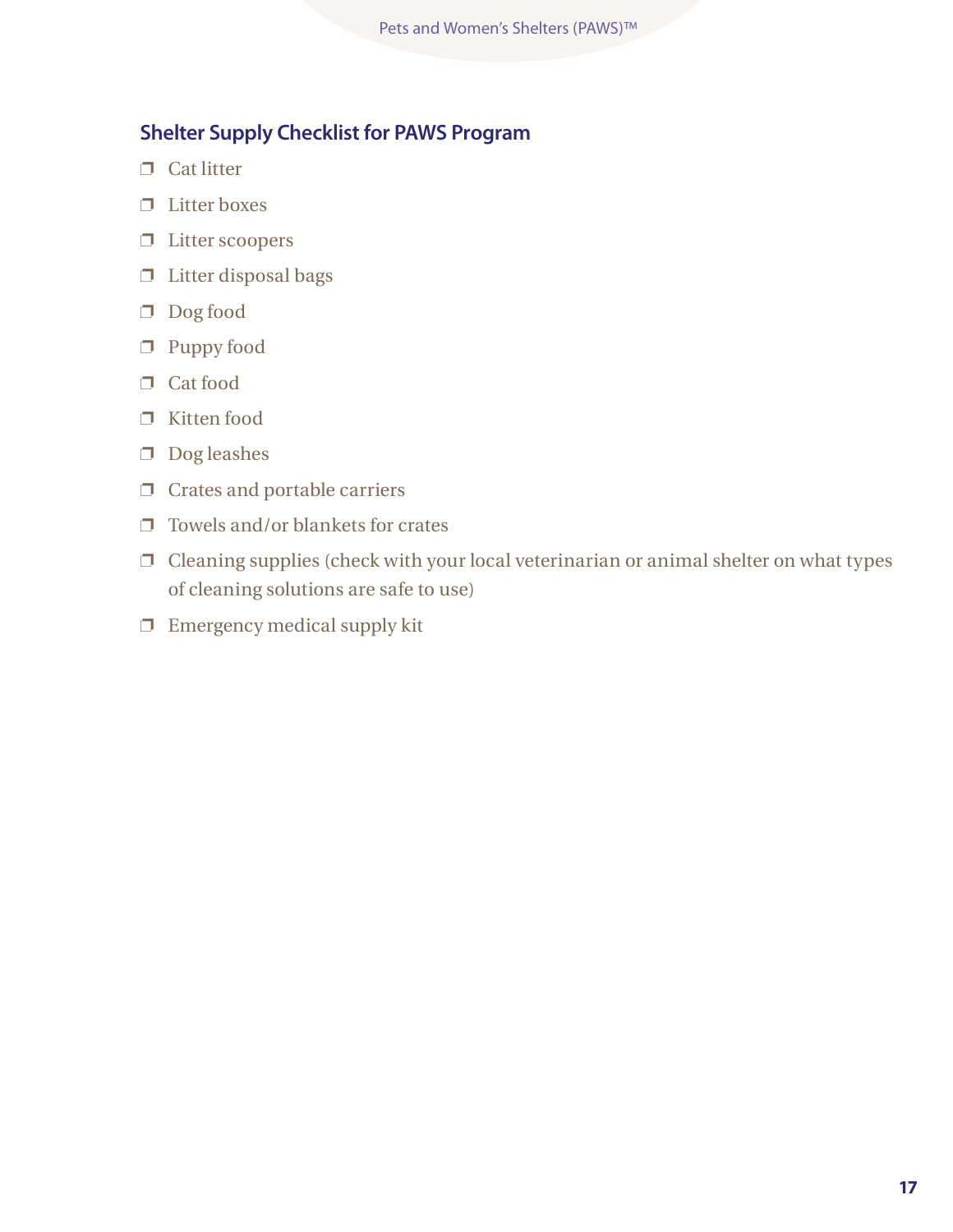# **[Domestic Violence Shelter] PAWS Program Intake Form**

The questions on this Intake Form are intended to help us better care for you, your children and your pets while you reside at the shelter. This information is not intended to be shared with outside individuals. Name of Resident: Name of Pet Species Breed Gender Spayed/Neutered? Age  $\_$  ,  $\_$  ,  $\_$  ,  $\_$  ,  $\_$  ,  $\_$  ,  $\_$  ,  $\_$  ,  $\_$  ,  $\_$  ,  $\_$  ,  $\_$  ,  $\_$  ,  $\_$  ,  $\_$  ,  $\_$  ,  $\_$  ,  $\_$  ,  $\_$  ,  $\_$  ,  $\_$  ,  $\_$  ,  $\_$  ,  $\_$  ,  $\_$  ,  $\_$  ,  $\_$  ,  $\_$  ,  $\_$  ,  $\_$  ,  $\_$  ,  $\_$  ,  $\_$  ,  $\_$  ,  $\_$  ,  $\_$  ,  $\_$  , Emergency Contact Name/Phone: \_\_\_\_\_\_\_\_\_\_\_\_\_\_\_\_\_\_\_\_\_\_\_\_\_\_\_\_\_\_\_\_\_\_\_\_\_\_\_\_\_\_\_\_\_\_\_\_\_\_\_\_\_\_\_\_\_\_\_ Veterinarian Name/Phone: Date of Admission: Are you arriving at the shelter with any children? Yes No Did your abusive partner threaten your pets? Yes No If yes, please describe: \_\_\_\_\_\_\_\_\_\_\_\_\_\_\_\_\_\_\_\_\_\_\_\_\_\_\_\_\_\_\_\_\_\_\_\_\_\_\_\_\_\_\_\_\_\_\_\_\_\_\_\_\_\_\_\_\_\_\_\_\_\_\_\_\_\_\_\_\_\_  $\_$  ,  $\_$  ,  $\_$  ,  $\_$  ,  $\_$  ,  $\_$  ,  $\_$  ,  $\_$  ,  $\_$  ,  $\_$  ,  $\_$  ,  $\_$  ,  $\_$  ,  $\_$  ,  $\_$  ,  $\_$  ,  $\_$  ,  $\_$  ,  $\_$  ,  $\_$  ,  $\_$  ,  $\_$  ,  $\_$  ,  $\_$  ,  $\_$  ,  $\_$  ,  $\_$  ,  $\_$  ,  $\_$  ,  $\_$  ,  $\_$  ,  $\_$  ,  $\_$  ,  $\_$  ,  $\_$  ,  $\_$  ,  $\_$  ,  $\_$  ,  $\_$  ,  $\_$  ,  $\_$  ,  $\_$  ,  $\_$  ,  $\_$  ,  $\_$  ,  $\_$  ,  $\_$  ,  $\_$  ,  $\_$  ,  $\_$  ,  $\_$  ,  $\_$  ,  $\_$  ,  $\_$  ,  $\_$  ,  $\_$  ,  $\_$  ,  $\_$  ,  $\_$  ,  $\_$  ,  $\_$  ,  $\_$  ,  $\_$  ,  $\_$  ,  $\_$  ,  $\_$  ,  $\_$  ,  $\_$  ,  $\_$  ,  $\_$  ,  $\_$  ,  $\_$  ,  $\_$  ,  $\_$  , If yes, how has this impacted your pets' behavior?  $\_$  ,  $\_$  ,  $\_$  ,  $\_$  ,  $\_$  ,  $\_$  ,  $\_$  ,  $\_$  ,  $\_$  ,  $\_$  ,  $\_$  ,  $\_$  ,  $\_$  ,  $\_$  ,  $\_$  ,  $\_$  ,  $\_$  ,  $\_$  ,  $\_$  ,  $\_$  ,  $\_$  ,  $\_$  ,  $\_$  ,  $\_$  ,  $\_$  ,  $\_$  ,  $\_$  ,  $\_$  ,  $\_$  ,  $\_$  ,  $\_$  ,  $\_$  ,  $\_$  ,  $\_$  ,  $\_$  ,  $\_$  ,  $\_$  ,  $\_$  ,  $\_$  ,  $\_$  ,  $\_$  ,  $\_$  ,  $\_$  ,  $\_$  ,  $\_$  ,  $\_$  ,  $\_$  ,  $\_$  ,  $\_$  ,  $\_$  ,  $\_$  ,  $\_$  ,  $\_$  ,  $\_$  ,  $\_$  ,  $\_$  ,  $\_$  ,  $\_$  ,  $\_$  ,  $\_$  ,  $\_$  ,  $\_$  ,  $\_$  ,  $\_$  ,  $\_$  ,  $\_$  ,  $\_$  ,  $\_$  ,  $\_$  ,  $\_$  ,  $\_$  ,  $\_$  ,  $\_$  ,  $\_$  , Did your abusive partner harm your pets? Yes No If yes, please describe: \_\_\_\_\_\_\_\_\_\_\_\_\_\_\_\_\_\_\_\_\_\_\_\_\_\_\_\_\_\_\_\_\_\_\_\_\_\_\_\_\_\_\_\_\_\_\_\_\_\_\_\_\_\_\_\_\_\_\_\_\_\_\_\_\_\_\_\_\_\_  $\_$  ,  $\_$  ,  $\_$  ,  $\_$  ,  $\_$  ,  $\_$  ,  $\_$  ,  $\_$  ,  $\_$  ,  $\_$  ,  $\_$  ,  $\_$  ,  $\_$  ,  $\_$  ,  $\_$  ,  $\_$  ,  $\_$  ,  $\_$  ,  $\_$  ,  $\_$  ,  $\_$  ,  $\_$  ,  $\_$  ,  $\_$  ,  $\_$  ,  $\_$  ,  $\_$  ,  $\_$  ,  $\_$  ,  $\_$  ,  $\_$  ,  $\_$  ,  $\_$  ,  $\_$  ,  $\_$  ,  $\_$  ,  $\_$  , If yes, how has this impacted your pets' behavior?  $\_$  ,  $\_$  ,  $\_$  ,  $\_$  ,  $\_$  ,  $\_$  ,  $\_$  ,  $\_$  ,  $\_$  ,  $\_$  ,  $\_$  ,  $\_$  ,  $\_$  ,  $\_$  ,  $\_$  ,  $\_$  ,  $\_$  ,  $\_$  ,  $\_$  ,  $\_$  ,  $\_$  ,  $\_$  ,  $\_$  ,  $\_$  ,  $\_$  ,  $\_$  ,  $\_$  ,  $\_$  ,  $\_$  ,  $\_$  ,  $\_$  ,  $\_$  ,  $\_$  ,  $\_$  ,  $\_$  ,  $\_$  ,  $\_$  , Are your pets' vaccinations current? Yes No If no, list the vaccinations that need updating: \_\_\_\_\_\_\_\_\_\_\_\_\_\_\_\_\_\_\_\_\_\_\_\_\_\_\_\_\_\_\_\_\_\_\_\_\_\_\_\_\_\_\_\_\_\_\_\_  $\_$  ,  $\_$  ,  $\_$  ,  $\_$  ,  $\_$  ,  $\_$  ,  $\_$  ,  $\_$  ,  $\_$  ,  $\_$  ,  $\_$  ,  $\_$  ,  $\_$  ,  $\_$  ,  $\_$  ,  $\_$  ,  $\_$  ,  $\_$  ,  $\_$  ,  $\_$  ,  $\_$  ,  $\_$  ,  $\_$  ,  $\_$  ,  $\_$  ,  $\_$  ,  $\_$  ,  $\_$  ,  $\_$  ,  $\_$  ,  $\_$  ,  $\_$  ,  $\_$  ,  $\_$  ,  $\_$  ,  $\_$  ,  $\_$  , Have your cats been tested for feline leukemia and FIV? Yes No

Results and date: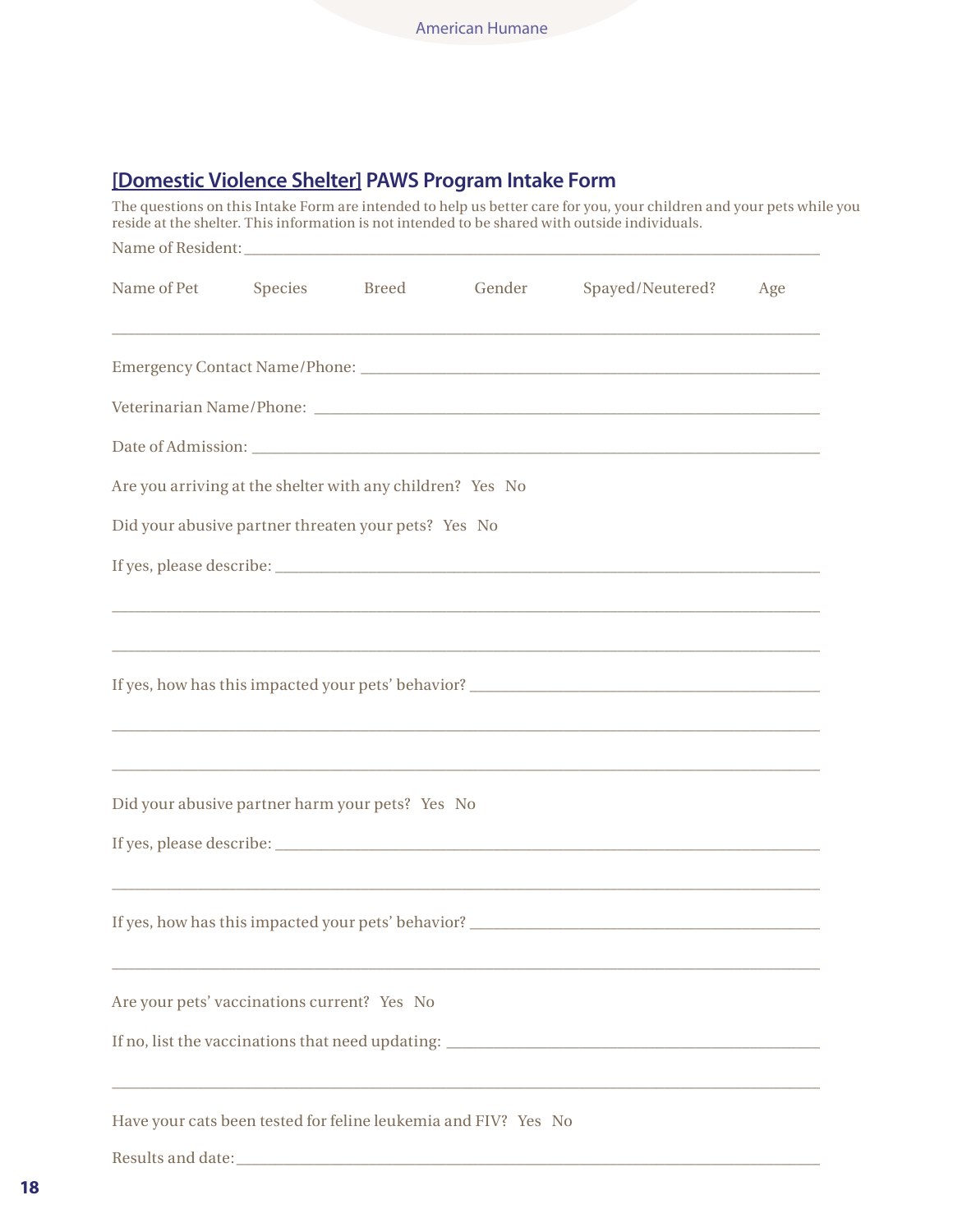Have your dogs been tested for heartworm? Yes No

| Results and date: |  |
|-------------------|--|
|                   |  |

List any behavior issues with your pets (i.e., excessive noise, aggression, fearful of strangers, separation anxiety, etc.):

 $\_$  ,  $\_$  ,  $\_$  ,  $\_$  ,  $\_$  ,  $\_$  ,  $\_$  ,  $\_$  ,  $\_$  ,  $\_$  ,  $\_$  ,  $\_$  ,  $\_$  ,  $\_$  ,  $\_$  ,  $\_$  ,  $\_$  ,  $\_$  ,  $\_$  ,  $\_$  ,  $\_$  ,  $\_$  ,  $\_$  ,  $\_$  ,  $\_$  ,  $\_$  ,  $\_$  ,  $\_$  ,  $\_$  ,  $\_$  ,  $\_$  ,  $\_$  ,  $\_$  ,  $\_$  ,  $\_$  ,  $\_$  ,  $\_$  ,

 $\_$  ,  $\_$  ,  $\_$  ,  $\_$  ,  $\_$  ,  $\_$  ,  $\_$  ,  $\_$  ,  $\_$  ,  $\_$  ,  $\_$  ,  $\_$  ,  $\_$  ,  $\_$  ,  $\_$  ,  $\_$  ,  $\_$  ,  $\_$  ,  $\_$  ,  $\_$  ,  $\_$  ,  $\_$  ,  $\_$  ,  $\_$  ,  $\_$  ,  $\_$  ,  $\_$  ,  $\_$  ,  $\_$  ,  $\_$  ,  $\_$  ,  $\_$  ,  $\_$  ,  $\_$  ,  $\_$  ,  $\_$  ,  $\_$  ,

 $\_$  ,  $\_$  ,  $\_$  ,  $\_$  ,  $\_$  ,  $\_$  ,  $\_$  ,  $\_$  ,  $\_$  ,  $\_$  ,  $\_$  ,  $\_$  ,  $\_$  ,  $\_$  ,  $\_$  ,  $\_$  ,  $\_$  ,  $\_$  ,  $\_$  ,  $\_$  ,  $\_$  ,  $\_$  ,  $\_$  ,  $\_$  ,  $\_$  ,  $\_$  ,  $\_$  ,  $\_$  ,  $\_$  ,  $\_$  ,  $\_$  ,  $\_$  ,  $\_$  ,  $\_$  ,  $\_$  ,  $\_$  ,  $\_$  ,

 $\_$  ,  $\_$  ,  $\_$  ,  $\_$  ,  $\_$  ,  $\_$  ,  $\_$  ,  $\_$  ,  $\_$  ,  $\_$  ,  $\_$  ,  $\_$  ,  $\_$  ,  $\_$  ,  $\_$  ,  $\_$  ,  $\_$  ,  $\_$  ,  $\_$  ,  $\_$  ,  $\_$  ,  $\_$  ,  $\_$  ,  $\_$  ,  $\_$  ,  $\_$  ,  $\_$  ,  $\_$  ,  $\_$  ,  $\_$  ,  $\_$  ,  $\_$  ,  $\_$  ,  $\_$  ,  $\_$  ,  $\_$  ,  $\_$  ,

 $\_$  ,  $\_$  ,  $\_$  ,  $\_$  ,  $\_$  ,  $\_$  ,  $\_$  ,  $\_$  ,  $\_$  ,  $\_$  ,  $\_$  ,  $\_$  ,  $\_$  ,  $\_$  ,  $\_$  ,  $\_$  ,  $\_$  ,  $\_$  ,  $\_$  ,  $\_$  ,  $\_$  ,  $\_$  ,  $\_$  ,  $\_$  ,  $\_$  ,  $\_$  ,  $\_$  ,  $\_$  ,  $\_$  ,  $\_$  ,  $\_$  ,  $\_$  ,  $\_$  ,  $\_$  ,  $\_$  ,  $\_$  ,  $\_$  ,

 $\_$  ,  $\_$  ,  $\_$  ,  $\_$  ,  $\_$  ,  $\_$  ,  $\_$  ,  $\_$  ,  $\_$  ,  $\_$  ,  $\_$  ,  $\_$  ,  $\_$  ,  $\_$  ,  $\_$  ,  $\_$  ,  $\_$  ,  $\_$  ,  $\_$  ,  $\_$  ,  $\_$  ,  $\_$  ,  $\_$  ,  $\_$  ,  $\_$  ,  $\_$  ,  $\_$  ,  $\_$  ,  $\_$  ,  $\_$  ,  $\_$  ,  $\_$  ,  $\_$  ,  $\_$  ,  $\_$  ,  $\_$  ,  $\_$  ,

 $\_$  ,  $\_$  ,  $\_$  ,  $\_$  ,  $\_$  ,  $\_$  ,  $\_$  ,  $\_$  ,  $\_$  ,  $\_$  ,  $\_$  ,  $\_$  ,  $\_$  ,  $\_$  ,  $\_$  ,  $\_$  ,  $\_$  ,  $\_$  ,  $\_$  ,  $\_$  ,  $\_$  ,  $\_$  ,  $\_$  ,  $\_$  ,  $\_$  ,  $\_$  ,  $\_$  ,  $\_$  ,  $\_$  ,  $\_$  ,  $\_$  ,  $\_$  ,  $\_$  ,  $\_$  ,  $\_$  ,  $\_$  ,  $\_$  ,

 $\_$  ,  $\_$  ,  $\_$  ,  $\_$  ,  $\_$  ,  $\_$  ,  $\_$  ,  $\_$  ,  $\_$  ,  $\_$  ,  $\_$  ,  $\_$  ,  $\_$  ,  $\_$  ,  $\_$  ,  $\_$  ,  $\_$  ,  $\_$  ,  $\_$  ,  $\_$  ,  $\_$  ,  $\_$  ,  $\_$  ,  $\_$  ,  $\_$  ,  $\_$  ,  $\_$  ,  $\_$  ,  $\_$  ,  $\_$  ,  $\_$  ,  $\_$  ,  $\_$  ,  $\_$  ,  $\_$  ,  $\_$  ,  $\_$  ,

 $\_$  ,  $\_$  ,  $\_$  ,  $\_$  ,  $\_$  ,  $\_$  ,  $\_$  ,  $\_$  ,  $\_$  ,  $\_$  ,  $\_$  ,  $\_$  ,  $\_$  ,  $\_$  ,  $\_$  ,  $\_$  ,  $\_$  ,  $\_$  ,  $\_$  ,  $\_$  ,  $\_$  ,  $\_$  ,  $\_$  ,  $\_$  ,  $\_$  ,  $\_$  ,  $\_$  ,  $\_$  ,  $\_$  ,  $\_$  ,  $\_$  ,  $\_$  ,  $\_$  ,  $\_$  ,  $\_$  ,  $\_$  ,  $\_$  ,

 $\_$  ,  $\_$  ,  $\_$  ,  $\_$  ,  $\_$  ,  $\_$  ,  $\_$  ,  $\_$  ,  $\_$  ,  $\_$  ,  $\_$  ,  $\_$  ,  $\_$  ,  $\_$  ,  $\_$  ,  $\_$  ,  $\_$  ,  $\_$  ,  $\_$  ,  $\_$  ,  $\_$  ,  $\_$  ,  $\_$  ,  $\_$  ,  $\_$  ,  $\_$  ,  $\_$  ,  $\_$  ,  $\_$  ,  $\_$  ,  $\_$  ,  $\_$  ,  $\_$  ,  $\_$  ,  $\_$  ,  $\_$  ,  $\_$  ,

Do your pets have any medical conditions? Yes No

If yes, please describe the ailments and current treatment: \_\_\_\_\_\_\_\_\_\_\_\_\_\_\_\_\_\_\_\_\_\_\_\_\_\_\_\_\_\_\_\_\_\_\_\_\_

How have your pets been housed at your home (i.e., crate-trained, indoor/outdoor pets, outdoor only pets, etc.)?

Have your pets received flea/tick prevention treatment? Yes No

Are your pets house-trained/litter-box trained? Yes No

If no, describe what accommodations are needed:\_\_\_\_\_\_\_\_\_\_\_\_\_\_\_\_\_\_\_\_\_\_\_\_\_\_\_\_\_\_\_\_\_\_\_\_\_\_\_\_\_\_\_\_\_

Have your pets bitten anyone? Yes No

If yes, describe the circumstances:\_\_\_\_\_\_\_\_\_\_\_\_\_\_\_\_\_\_\_\_\_\_\_\_\_\_\_\_\_\_\_\_\_\_\_\_\_\_\_\_\_\_\_\_\_\_\_\_\_\_\_\_\_\_\_\_\_\_\_

Have you brought your pets' food, collars, litter box and/or medication with you? Yes No

If no, what supplies can we provide during your stay? \_\_\_\_\_\_\_\_\_\_\_\_\_\_\_\_\_\_\_\_\_\_\_\_\_\_\_\_\_\_\_\_\_\_\_\_\_\_\_\_\_\_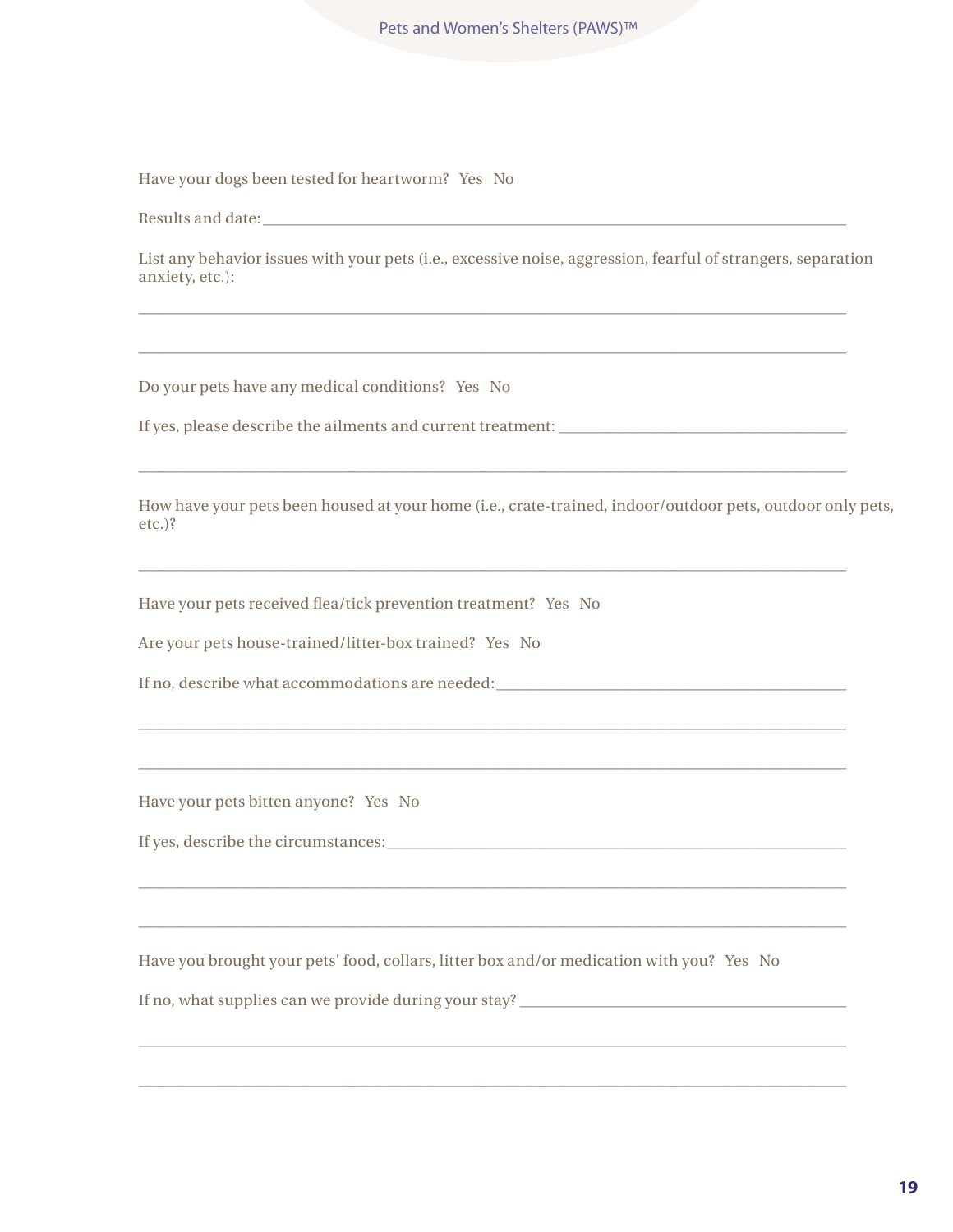# **PAWS Program Agreement Between Resident and Shelter**

|          | The [Domestic Violence Shelter] PAWS Program ("Shelter") agrees to accept from the above-named shelter resident<br>("Resident") the following pets into the Shelter for safe housing: |  |  |
|----------|---------------------------------------------------------------------------------------------------------------------------------------------------------------------------------------|--|--|
| Pet Name | Species/Breed Age Gender Vaccinated?                                                                                                                                                  |  |  |
|          |                                                                                                                                                                                       |  |  |
|          |                                                                                                                                                                                       |  |  |
|          |                                                                                                                                                                                       |  |  |
|          |                                                                                                                                                                                       |  |  |

The pets listed above are allowed to stay at no cost at the shelter for \_\_\_\_ days or until Resident has obtained petfriendly housing. Vaccinations and a medical examination will be provided to Resident's pets free of charge during Resident's stay. If Resident's pets require immediate medical care upon entry to the Shelter, or during their stay, due to injury or illness, Resident will be responsible for the cost of services that the Shelter veterinarian will provide. *Please be advised that, due to mandated reporting laws, any veterinary records provided or produced as a result of Resident's pet staying at the Shelter may be provided to law enforcement or to the prosecutor's office for use in court, if animal cruelty charges arise.*

In exchange for Shelter providing care to Resident's pet, Resident agrees to release and discharge Shelter and the PAWS Program, its successors and assigns from any and all actions, causes of action, claims and demands for, upon or by reason of any damages, loss or injury which may be sustained in consequence of the receipt of boarding and medical services under this program. This release extends and applies to all unknown, unforeseen, unanticipated and unsuspected injuries, damages, loss and liability and the consequences of them. This release, however, does not extend to violations of the law and any injuries or suffering Resident's pet receives as a direct consequence of a violation of law.

Resident has received, read and agreed to comply with Shelter's "Procedures for Residents with Pets."

\_\_\_\_\_\_\_\_\_\_\_\_\_\_\_\_\_\_\_\_\_\_\_\_\_\_\_\_\_\_\_\_\_\_\_\_\_\_\_\_\_\_\_\_\_\_\_\_\_\_\_\_\_\_\_\_\_\_\_\_\_\_\_\_\_\_\_\_\_\_\_\_\_\_\_\_\_\_\_\_\_\_\_\_\_\_\_\_\_\_\_

\_\_\_\_\_\_\_\_\_\_\_\_\_\_\_\_\_\_\_\_\_\_\_\_\_\_\_\_\_\_\_\_\_\_\_\_\_\_\_\_\_\_\_\_\_\_\_\_\_\_\_\_\_\_\_\_\_\_\_\_\_\_\_\_\_\_\_\_\_\_\_\_\_\_\_\_\_\_\_\_\_\_\_\_\_\_\_\_\_\_\_

Shelter Resident signature Date

PAWS Program Director signature Date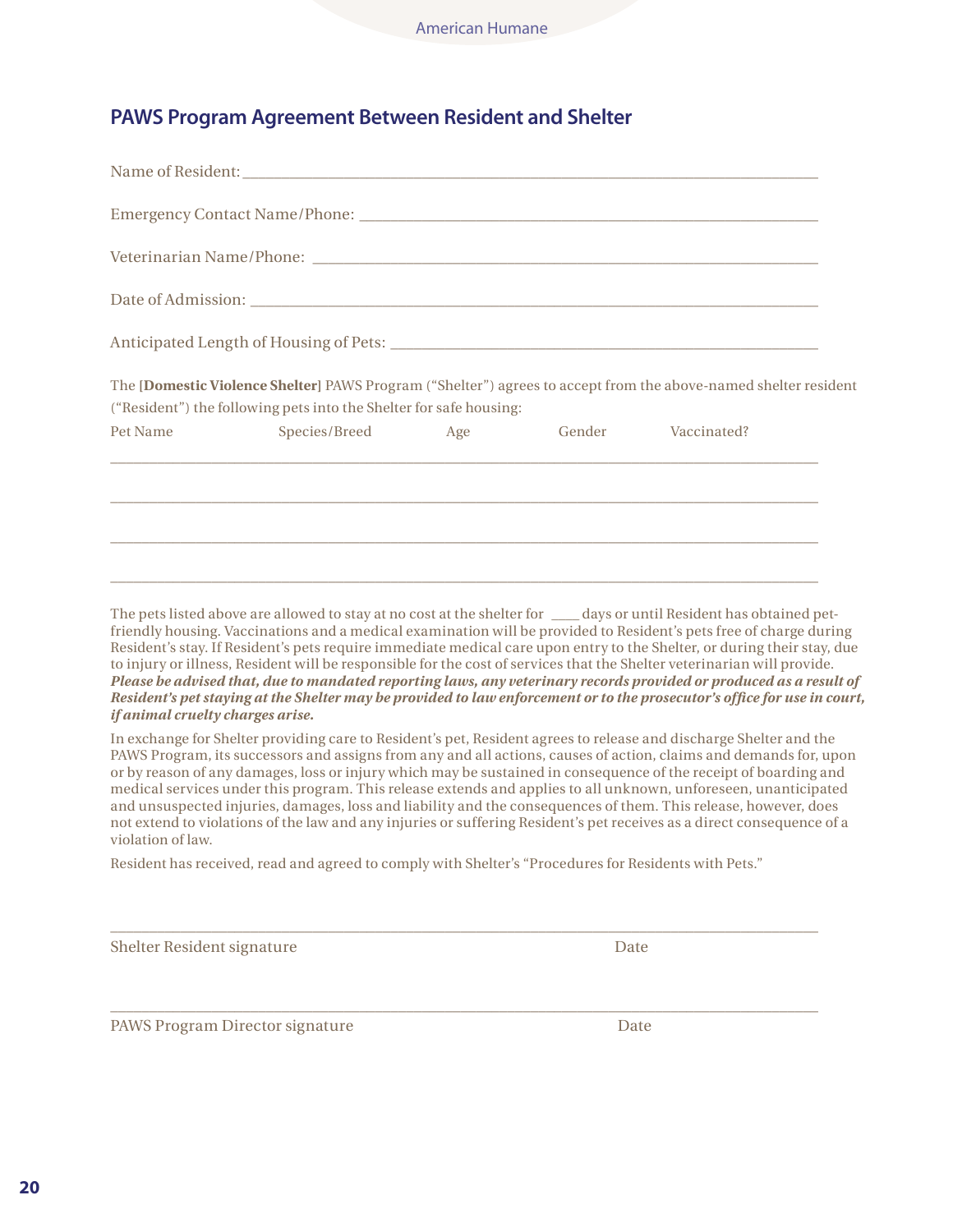## **Procedures for Residents With Pets**

Please remember that the safe housing of your pet through the PAWS Program is a privilege, and not a right, so please adhere to these procedures during your stay:

- Be respectful of other residents, who may not welcome the presence of a family pet or may have allergies to your pet. Therefore, please keep your pet in your designated room or designated kennel area in the shelter.
- Attend to the care of your pet each day. This includes providing appropriate food, water, exercise, scooping/changing of litter, and playtime.
- If your pet frequently barks, meows, chirps, etc., at a noise level that can be heard outside your room, please advise staff upon your entry to the shelter so that appropriate accommodations can be made to avoid disturbing other residents.
- • Clean up any messes or accidents that your pet has while inside the shelter.
- • If your pet requires immediate medical care upon entry to the shelter or during your pet's stay at the shelter, notify a staff member immediately. You will be responsible for the cost of any extraordinary medical care that the shelter veterinarian provides. We have secured low-cost and reasonable rates from our veterinarian to help reduce your financial burden during transition.
- • Supervise your children around all pets housed at the shelter.
- Provide a copy of each pet's current vaccination records when checking in to the shelter or within 48 hours of arrival. If your pet is not current on vaccinations, the shelter veterinarian will provide vaccinations at no cost or for a reduced fee.
- • Upon ending your stay at the shelter, you must take your pet with you or sign a PAWS Program Extended Care Contract for the continued boarding of your pet at the shelter while you find pet-friendly housing. If you leave your pet behind and fail to make arrangements with the PAWS Program for extended care, you agree that the pet has been relinquished and the PAWS Program may place the pet for adoption or other disposition with a local animal shelter or animal rescue organization and that you forfeit all legal rights to the pet.

If you violate any of these procedures during your stay, the shelter has the right to require you to find alternative placement for your pet.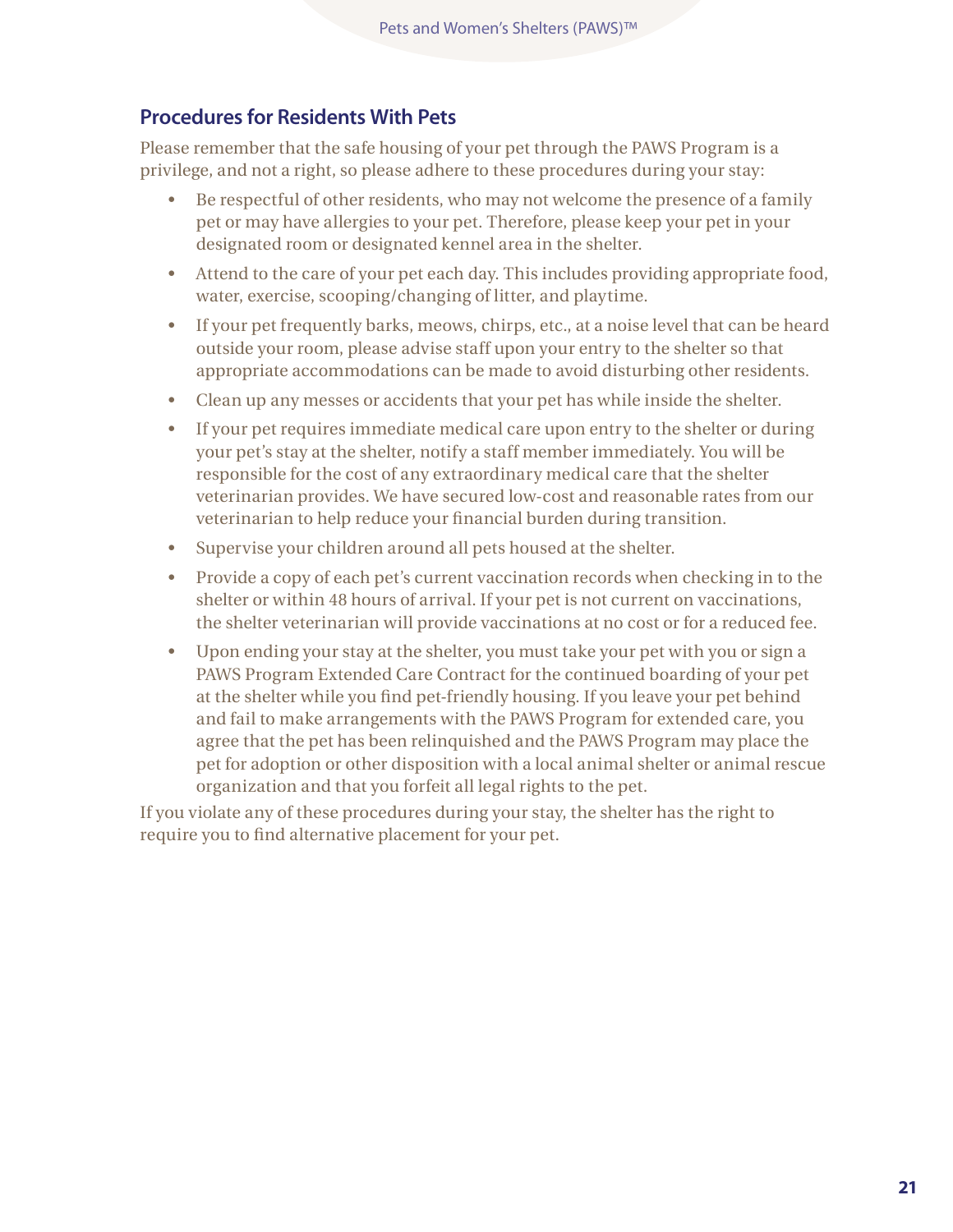# **Consent and Release for Boarding at [Animal Shelter]**

| Name: Name and the second contract of the second contract of the second contract of the second contract of the second contract of the second contract of the second contract of the second contract of the second contract of |  |  |
|-------------------------------------------------------------------------------------------------------------------------------------------------------------------------------------------------------------------------------|--|--|
|                                                                                                                                                                                                                               |  |  |
|                                                                                                                                                                                                                               |  |  |
|                                                                                                                                                                                                                               |  |  |
|                                                                                                                                                                                                                               |  |  |
|                                                                                                                                                                                                                               |  |  |
|                                                                                                                                                                                                                               |  |  |
|                                                                                                                                                                                                                               |  |  |
|                                                                                                                                                                                                                               |  |  |

I am the owner, or agent for the owner, of the animal listed above and have the authority to give this consent. I understand that my pet will be cared for at **[Animal Shelter]** so long as I am a resident at **[Domestic Violence Shelter]**. When I leave **[Domestic Violence Shelter]**, I must make arrangements within 24 hours to retrieve my pet. If I fail to retrieve my pet by the date established in this contract and have failed to make arrangements for an extended stay, then I agree that the pet has been relinquished to **[Animal Shelter]** and that **[Animal Shelter]** may place my pet for adoption or euthanize my pet according to its policies.

I agree that **[Animal Shelter]** will update any vaccinations for my pet, at my cost, and that if unforeseen emergency medical care is required, my pet will receive that treatment and I will be responsible for the costs. If my pet is on medication for an existing condition, I agree to provide the medication to [Animal Shelter].

In exchange for **[Animal Shelter]** providing care to my pet, I agree to release and discharge the **[Animal Shelter]** and **[Domestic Violence Shelter]** PAWS Program, its successors and assigns from any and all actions, causes of action, claims and demands for, upon or by reason of any damages, loss or injury which may be sustained in consequence of the receipt of boarding and medical services under this program. This release extends and applies to all unknown, unforeseen, unanticipated and unsuspected injuries, damages, loss and liability and the consequences of them. This release, however, does not extend to violations of the law and any injuries or suffering my pet receives as a direct consequence of a violation of law.

 $\_$  ,  $\_$  ,  $\_$  ,  $\_$  ,  $\_$  ,  $\_$  ,  $\_$  ,  $\_$  ,  $\_$  ,  $\_$  ,  $\_$  ,  $\_$  ,  $\_$  ,  $\_$  ,  $\_$  ,  $\_$  ,  $\_$  ,  $\_$  ,  $\_$  ,  $\_$  ,  $\_$  ,  $\_$  ,  $\_$  ,  $\_$  ,  $\_$  ,  $\_$  ,  $\_$  ,  $\_$  ,  $\_$  ,  $\_$  ,  $\_$  ,  $\_$  ,  $\_$  ,  $\_$  ,  $\_$  ,  $\_$  ,  $\_$  ,

Signature Date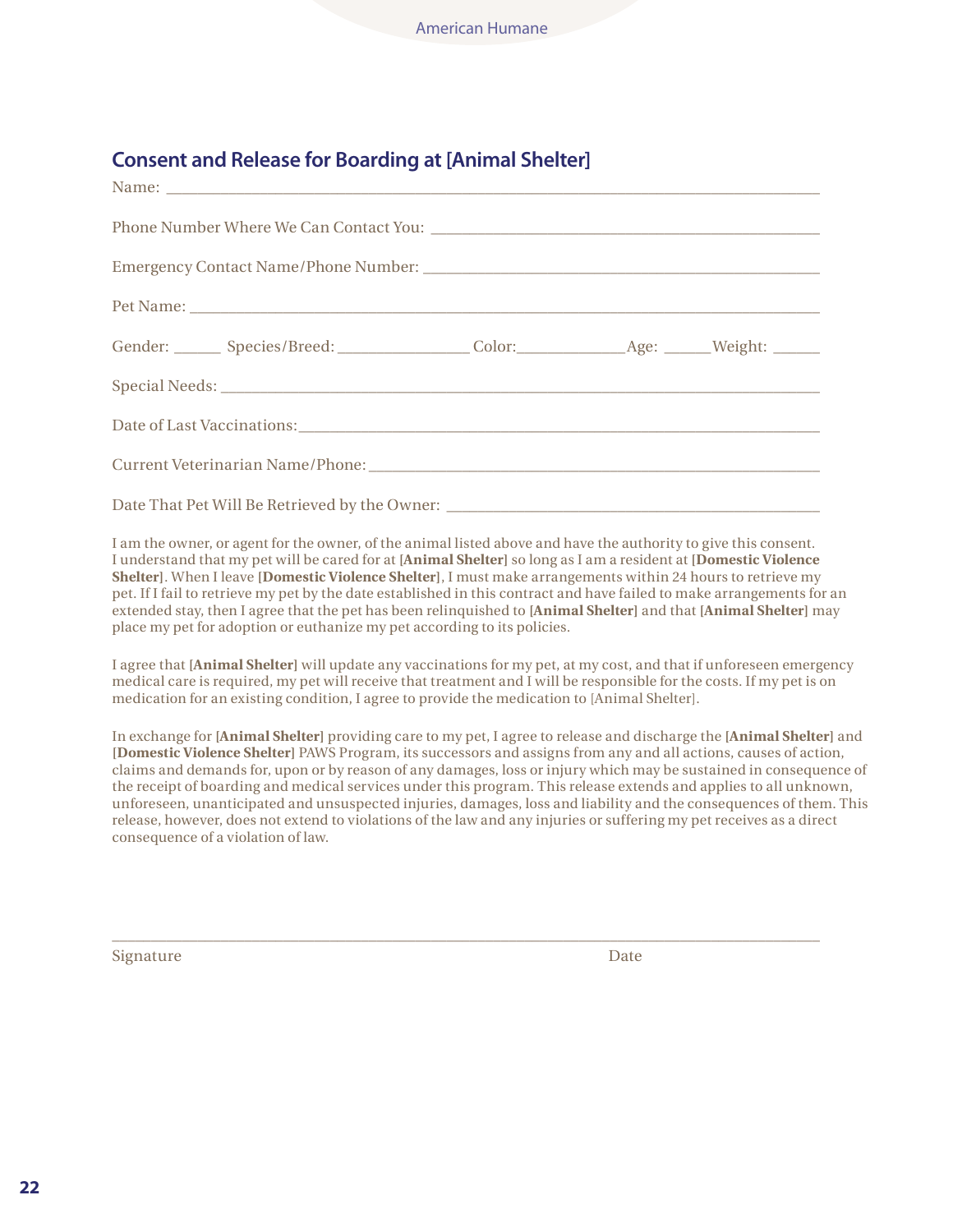# **PAWS Program Extended Care Contract**

The **[Domestic Violence Shelter]** PAWS Program ("Shelter") agrees to continue housing the following pets at the shelter as part of the Extended Care program:

| Pet Name | Species/Breed | Age | Gender |  |
|----------|---------------|-----|--------|--|
| Pet Name | Species/Breed | Age | Gender |  |
| Pet Name | Species/Breed | Age | Gender |  |

The pets listed above are allowed to stay at the above-named Shelter at no cost for an extended period of days while the above-named Shelter Resident ("Resident") locates permanent or transitional pet-friendly housing. If the pets require immediate medical care during their stay, Resident will be responsible for the financial costs that the Shelter veterinarian will provide. If Resident's pets are on medication or special food, she will leave those provisions behind when she leaves the Shelter and/or will provide a sufficient quantity of those items before leaving. If Resident fails to retrieve her pets by the expiration of this Contract, she agrees that the pets have been relinquished and Shelter may place the pets for adoption or other disposition with a local animal shelter or animal rescue organization and that Resident forfeits all legal rights to the pets.

In exchange for Shelter's providing care to Resident's pets, Resident agrees to release and discharge Shelter and Shelter's PAWS Program, its successors and assigns from any and all actions, causes of action, claims and demands for, upon or by reason of any damages, loss or injury which may be sustained in consequence of the receipt of boarding and medical services under this program. This release extends and applies to all unknown, unforeseen, unanticipated and unsuspected injuries, damages, loss and liability and the consequences of them. This release, however, does not extend to violations of the law and any injuries or suffering Resident's pets receive as a direct consequence of a violation of law.

 $\_$  , and the set of the set of the set of the set of the set of the set of the set of the set of the set of the set of the set of the set of the set of the set of the set of the set of the set of the set of the set of th

 $\_$  ,  $\_$  ,  $\_$  ,  $\_$  ,  $\_$  ,  $\_$  ,  $\_$  ,  $\_$  ,  $\_$  ,  $\_$  ,  $\_$  ,  $\_$  ,  $\_$  ,  $\_$  ,  $\_$  ,  $\_$  ,  $\_$  ,  $\_$  ,  $\_$  ,  $\_$  ,  $\_$  ,  $\_$  ,  $\_$  ,  $\_$  ,  $\_$  ,  $\_$  ,  $\_$  ,  $\_$  ,  $\_$  ,  $\_$  ,  $\_$  ,  $\_$  ,  $\_$  ,  $\_$  ,  $\_$  ,  $\_$  ,  $\_$  ,

| Shelter Resident signature | Date |
|----------------------------|------|
|----------------------------|------|

PAWS Program Director signature Date Date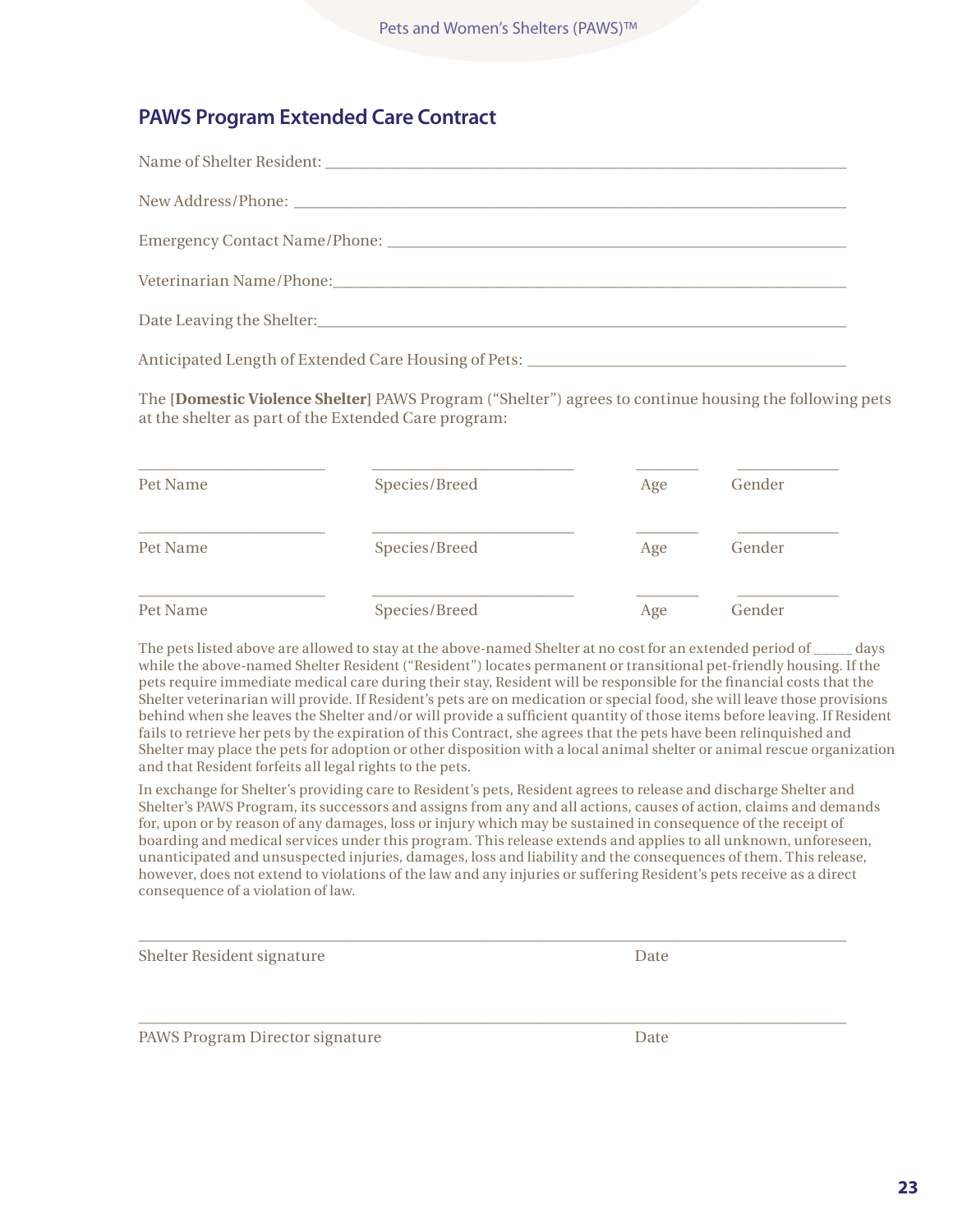## **PAWS Program Resident Evaluation**

As a resident of the shelter, whether you arrived with a pet or not, we would appreciate your input on our PAWS Program, which allows pets to reside with their families at our shelter. Your honest opinions and helpful feedback will assist us in making this program a success for everyone.

**1 Being allowed to bring my pet(s) to the shelter through the PAWS Program has been influential in my decision to leave my abusive home: (circle one)**

Strongly Agree Agree Neutral Disagree Strongly Disagree Not Applicable

- **2 I am satisfied with the services provided by the PAWS Program: (circle one)** Strongly Agree Agree Neutral Disagree Strongly Disagree Not Applicable
- **3 What was the most helpful thing about the PAWS Program?**

**4 What can we do to make the PAWS Program better?**

**5 If you were a resident without a pet, please provide any feedback or suggestions about pets being at the shelter**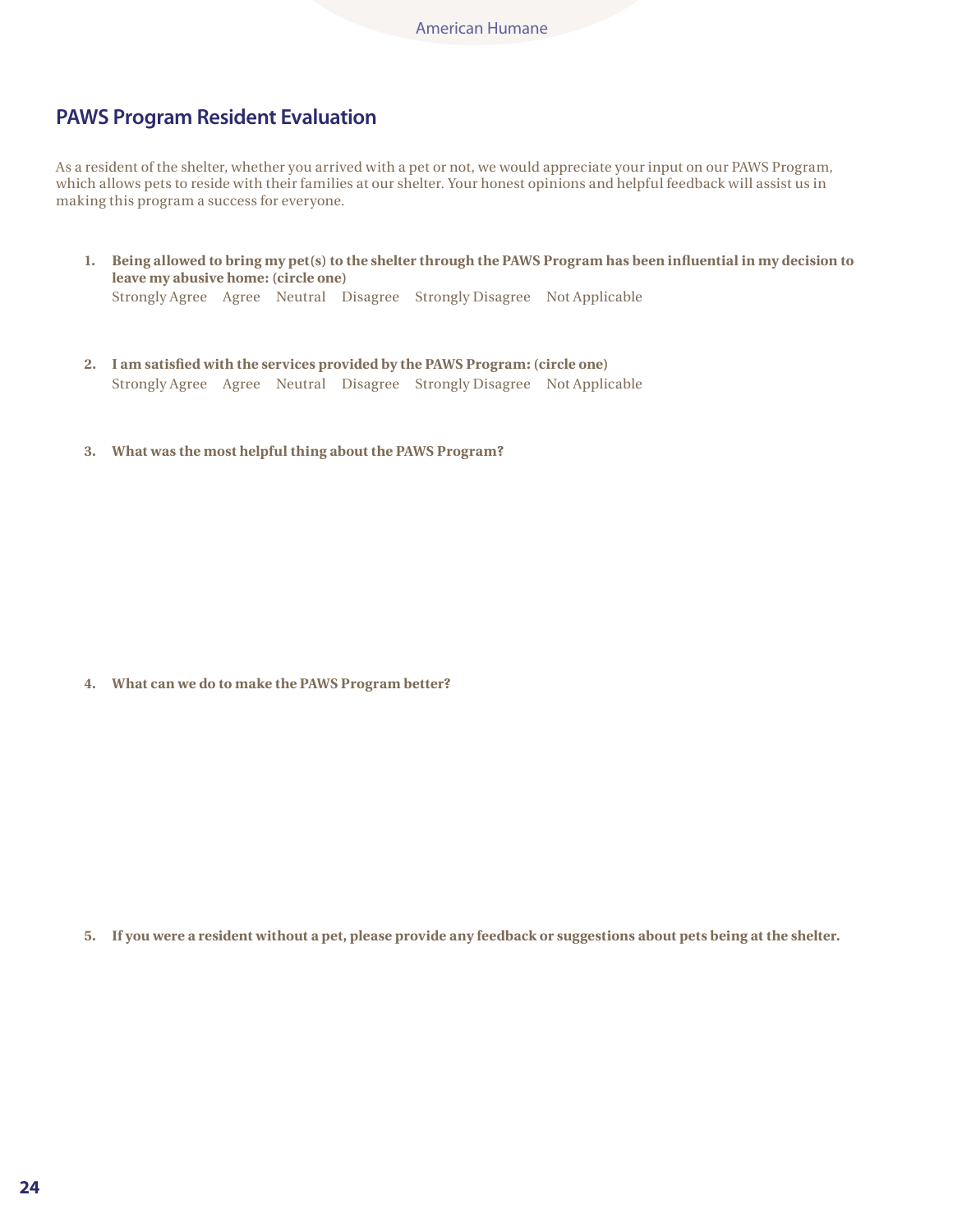## **References**

Allen, K., Blascovich, J., & Mendes, W. B. (2002). Cardiovascular reactivity and the presence of pets, friends, and spouses: The truth about cats and dogs. *Psychosomatic Medicine, 64*, 727-739.

American Animal Hospital Association. (2004). *14th Annual National Pet Owners' Survey.*

American Humane Association. (1998). *Operational guide for animal care and control agencies: Handling the pets of domestic violence victims.* Englewood, CO: American Humane Association.

American Pet Products Manufacturers Association (2007). *2007- 2008 APPMA national pet owners survey.* Greenwich, CT: APPMA.

American Psychiatric Association. (2000). *American Psychiatric Association diagnostic and statistical manual of mental disorders* (4th ed.).

American Veterinary Medical Association. (2005). *Companion animal ownership survey, 2004-2005.*

Arkow, P. (1996). The relationship of animal abuse and other forms of family violence. *Family Violence and Sexual Assault Bulletin, 12*(1-2), 29-34.

Ascione, F. R. (1998). Battered women's report of their partners' and children's cruelty to animals. *Journal of Emotional Abuse, 1*(1) 119-133.

Ascione, F. R. (2000). *Safe haven for pets: Guidelines for programs sheltering pets for women who are battered.* Logan, UT: Utah State University.

Ascione, F. R. (2005). *Children & animals: Exploring the roots of kindness & cruelty* (p. 137). West Lafayette, IN: Purdue University Press.

Ascione, F. R. (2007). Emerging research on animal risk as a risk factor for intimate partner violence. In K. Kendall-Tackett & S. Giacomoni (Eds.), *Intimate partner violence* (pp. 3-1–3-17). Kingston, NJ: Civic Research Institute.

Ascione, F. R. (Ed.). (2008). *International handbook of theory and research on animal abuse and cruelty.* West Lafayette, IN: Purdue University Press.

Ascione, F. R., Weber, C. V., & Wood, D. S. (1997). The abuse of animals and domestic violence: A national survey of shelters for women who are battered. *Society and Animals, 5*(3), 205-218.

Barker, S. B. (1999). Therapeutic aspects of the humancompanion animal interaction. *Psychiatric Times, XVI*(2).

Barker, S. B., & Barker, R. T. (1988). The human-canine bond: Closer than family ties? *Journal of Mental Health Counseling, 10*:46- 56.

Becker, F., & French, L. (2004). Making the links: Child abuse, animal cruelty, and domestic violence. *Child Abuse Review, 13*, 399- 414.

Boat, B. W. (1999). Abuse of children and abuse of animals: Using the links to inform child assessment and protection. In F. R. Ascione & P. Arkow (Eds.), *Child abuse, domestic violence, and animal abuse: Linking the circles of compassion for prevention and intervention* (pp. 83-100). West Lafayette, IN: Purdue University Press.

Carlisle-Frank, P., Frank, J. M., & Nielsen, L. (2006). Selective battering of the family pet. *Anthrozoos, 17*(1), 26-42.

Currie, C. L. (2006). Animal cruelty by children exposed to domestic violence. *Child Abuse & Neglect, 30*(4), 425-435.

DeSanctis v. Pritchard, 803 A.2d 230, Pa. Sup. Ct. (2002). DeViney, E., Dickert, J., & Lockwood, R. (1983). The care of pets within child abusing families. *International Journal for the Study of Animal Problems, 4,* 321-329.

Edelson, J. L., Mbilinyi, L. F., Beeman, S. K., & Hagemeister, A. K. (2003). How children are involved in adult domestic violence: Results from a four-city telephone survey. *Journal of Interpersonal Violence, 18,* 18-32.

Faver, C. A., & Strand, E. B. (2003). Domestic violence and animal cruelty: Untangling the web of abuse. *Journal of Social Work Education, 39*(2), 237-53.

Hensley, C., & Tallichet, S. E. (2005). Animal cruelty motivations. *Journal of Interpersonal Violence, 20*, 1429-1443.

Jalongo, M. R. (2004). *The world's children and their companion animals: Developmental and educational significance of the child/ pet bond.* Olney, MD: Association for Childhood Education International.

Jorgensen, S., & Maloney, L. (1999). Animal abuse and the victims of domestic violence. In F. R. Ascione & P. Arkow (Eds.), *Child abuse, domestic violence, and animal abuse: Linking the circles of compassion for prevention and intervention* (pp. 143-158). West Lafayette, IN: Purdue University Press.

Kellert, S. R., & Felthous, A. R. (1985). Childhood cruelty toward animals among criminals and noncriminals. *Human Relations, 38*, 113-1129.

Lembke, L. (1999). Animal abuse and family violence in a rural environment. In F. R. Ascione & P. Arkow (Eds.), *Child abuse, domestic violence, and animal abuse: Linking the circles of compassion for prevention and intervention* (pp. 228-240). West Lafayette, IN: Purdue University Press.

Melson, G. F. (2001). *Why the wild things are: Animals in the lives of children.* Cambridge, MA: Harvard University Press.

Merz-Perez, L., Heide, K. M., & Silverman, I. J. (2001). Childhood cruelty to animals and subsequent violence against humans. *International Journal of Offender Therapy and Comparative Criminology,* 556-573.

Pfizer Animal Health/Gallup Organization. *Dog owner survey.* (1998).

Quinlisk, A. (1999). Animal abuse and family violence. In F. R. Ascione & P. Arkow (Eds.), *Child abuse, domestic violence, and animal abuse: Linking the circles of compassion for prevention and intervention* (pp. 168-175). West Lafayette, IN: Purdue University Press.

The Humane Society of the United States. (2001). *2000 report of animal cruelty cases.* 

Washington, DC.

Tjaden, P., & Thoennes, N. National Institute of Justice and the Centers for Disease Control and Prevention. *Extent, nature and consequences of intimate partner violence: Findings from the national violence against women survey.* (2000).

U.S. Department of Health and Human Services, Administration on Children, Youth and Families. *Child Maltreatment 2005.* (2007). Washington, DC: U.S. Government Printing Office.

U.S. Department of Justice, Bureau of Justice Statistics (2006). *Intimate partner violence declined between 1993 and 2004.* Retrieved November 14, 2007, from http://www.ojp.usdoj.gov/bjs/pub/press/ ipvpr.htm.

#### **Resources**

To obtain a copy of *Safe Haven for Pets: Guidelines for Programs Sheltering Pets for Women Who Are Battered,* please email your request to American Humane at publicpolicy@americanhumane.org.

For assistance with *building a kennel,* please contact American Humane at info@americanhumane.org or (800) 227-4645 for a copy of our *Operational Guide for Animal Care and Control Agencies: Planning and Building an Animal Shelter* (2000).

Organizations offering *pet bereavement counseling* programs include the Association of Pet Loss and Bereavement (www. aplb.org) and Delta Society

(http://www.deltasociety.org/

AnimalsHealthPetlossResource1.htm). An additional list of state-by-state pet loss support groups can be found at www.petloss.com/groups.htm.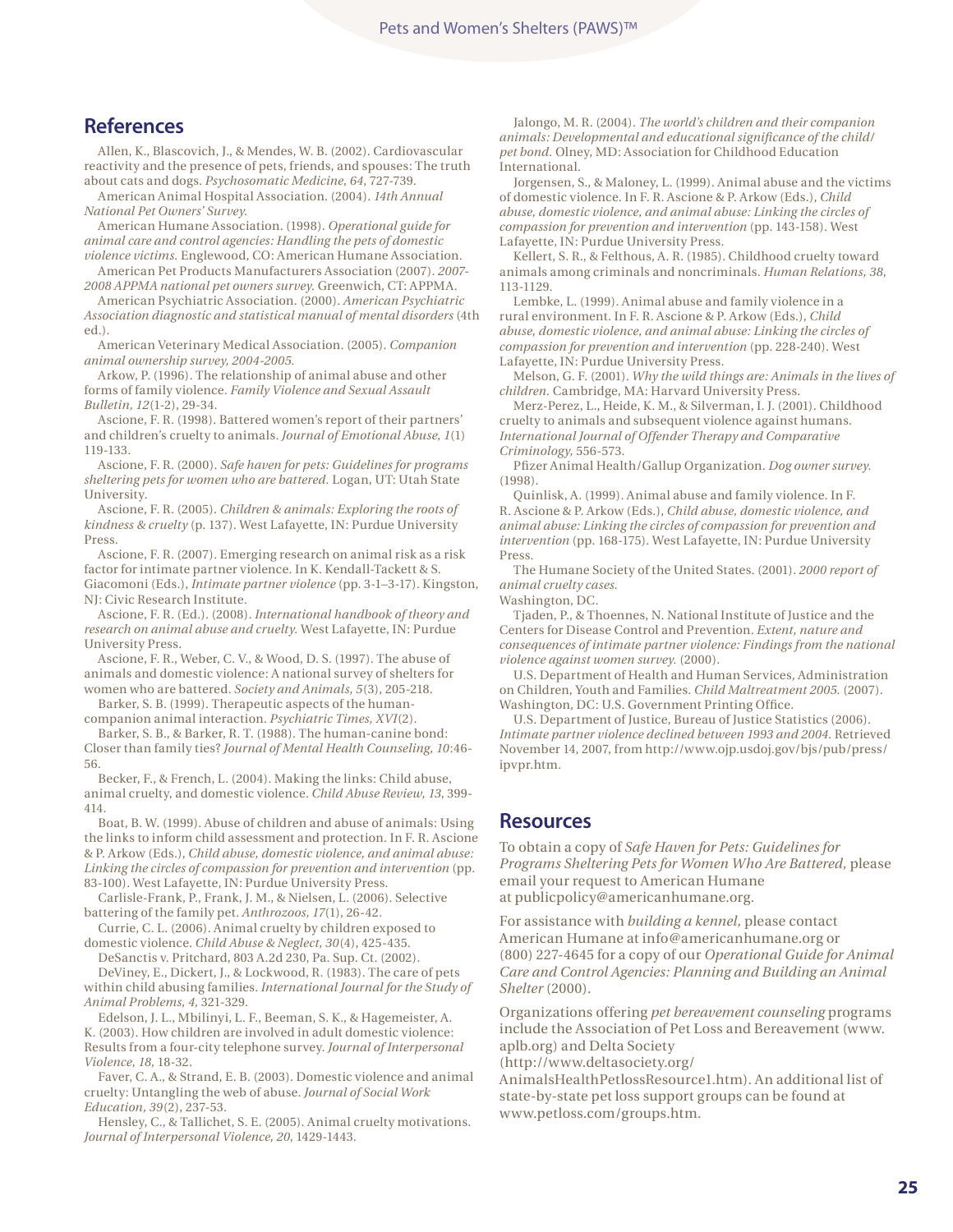# **Appendix**

## **Animal Handling and Safety Tips**

*Note: These tips address some basic animal handling and safety issues, to assist shelter staff in interacting with residents' pets and to assist shelter residents in staying safe around animals. They are not comprehensive instructions for animal handling and safety. For detailed information and instruction on animal handling and safety, consult your partner animal shelter or contact American Humane.*

## **Animal Safety Tips for Shelter Staff**

- Place copies of the Animal Safety Tips for Parents and Children around your shelter to educate residents.
- Ask pet-owning residents to supervise their pets' interaction with other people at all times.
- Ask residents to not interact with another resident's pet unless the pet's owner is present.
- Carefully assess a pet's demeanor before handling it. (See Animal Handling Tips for Shelter Staff, below.)
- Don't allow children to play rough games with the animals.
- If a situation appears unsafe, don't wait for a child's mother to intervene; she may not understand how dangerous the situation is or that her child is doing something inappropriate.
- If you are unsure of what to do, or if a pet appears overly agitated or stressed, immediately contact your partner animal shelter or American Humane for assistance.
- Keep litter boxes out of reach of children and away from pregnant women.

## **Animal Handling Tips for Shelter Staff**

Animal behavior can be unpredictable, especially in the stressful process of leaving a home (particularly for cats). So be sure to move slowly and in a gentle manner around any potentially stressed animals.

You should remain constantly alert when interacting with or handling any animal. Always ask permission from the animal's owner before interacting with the animal, and be sure to understand each animal's personality and history.

Safe, effective animal handling demands total concentration on the animal you are working with and your ability to read the body language the animal is displaying. Watch animals for warning signs of stress and fear, which can quickly lead to aggression. If you are unsure of an animal's state, you should avoid handling the animal until it is noticeably calmer, or only handle it when its owner is present and you have her permission. But don't rely on the owner to recognize the signs of potential aggression in her own animal.

#### **Signs that a DOG may be uncomfortable or afraid:**

- stiffening, freezing or trembling
- standing or lying tensely at the rear of its cage
- staring, avoiding eye contact; wide eyes with white rims
- flattening or pinning back its ears
- growling, excessive deep barking or excessive whining
- panting, drooling or lip licking
- raising hair on its back
- tucked or rigid tail
- lack of appetite
- sweating foot pads
- showing teeth or snapping in the air

*Note: A wagging tail is not always a sign that the dog is being friendly; it may merely mean the dog is assessing the situation.*

## **Signs that a CAT may be uncomfortable or afraid:**

- ears flattened
- curled up in a ball or body turned sideways to face you
- facing the back of the carrier or cage
- fast-swishing tail
- growling, hissing, spitting or excessive meowing
- raising hair on its back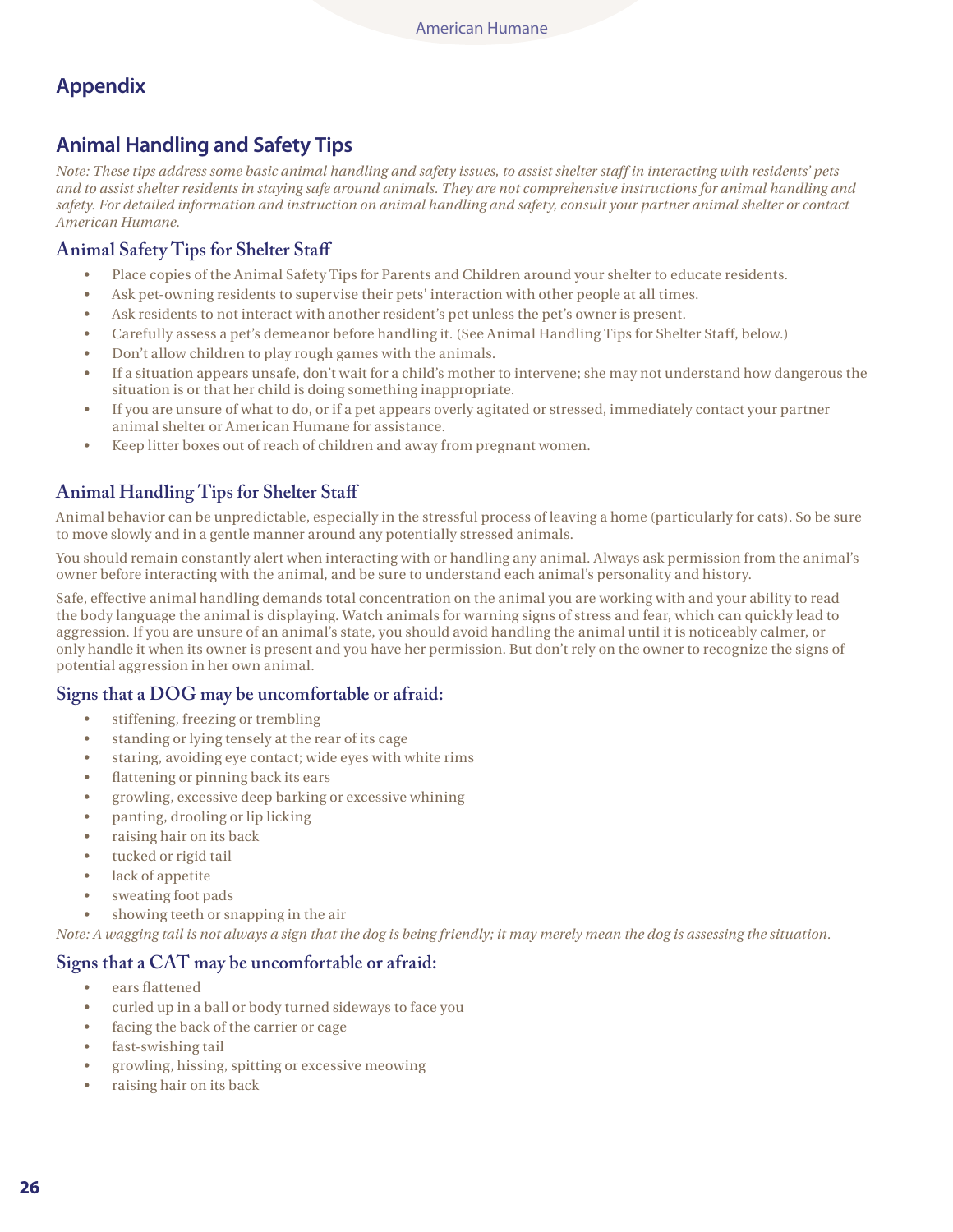## **If you must handle a potentially stressed animal, remember the following:**

- Never lean directly over an animal; instead stand sideways in front of the cage with your chin down and gaze averted.
- Speak in a soft, soothing, upbeat tone while you reach your hand out, and allow the animal to sniff it thoroughly.
- If the animal backs away, it needs more time to adjust.
- If the animal approaches and sniffs your hand, gently scratch it under the chin. The animal may be receptive to handling.
- Allow the animal to come to you, rather than entering the cage or reaching in to grab it.
- To remove a cat from a carrier into a cage, open the carrier and tilt it into the new cage. Or, if possible, simply leave the cat in its carrier and place it into the new cage with the carrier door open.
- To handle a very fearful cat, cover its head with a large, thick towel or blanket and wrap it around the cat as you pick up the cat.

# **Animal Safety Tips for Parents and Children**

#### **Supervision and Safety**

- Never leave a child alone with any animal.
- Teach children how to pay attention to warning signs an animal that is growling or hissing wants to be left alone!
- Teach children to never approach or pet any dog unless the owner gives permission, even if they have met the dog before.
- Children should never approach an animal they do not know, especially strays or animals in vehicles, tied up or behind a fence.
- Teach children to never try to stop a fight between two animals the children could get seriously injured.
- Be careful of an animal's claws especially a cat's when playing with an animal. Trim cat nails regularly.
- Keep litter boxes out of reach of children and away from pregnant women.

## **Petting Animals**

Show your children how to safely pet an animal:

- Avoid the face and head area.
- Stroke the animal on the chin or along the neck and back. Many animals do not like being rubbed on the belly.
- Stroke animals softly from head to tail, but never pull on an animal's tail.
- Don't hug an animal around the neck.
- Never try to hold any animal if it wants to go away from you.
- Don't approach an animal from behind to pet it or play with it.

## **Playing With Animals**

Teach your children:

- To leave animals alone when they are sleeping, caring for their babies, or if they appear injured or sick.
- To leave dogs alone if they are eating or chewing on toys.
- To never lunge at, tease, yell at or startle any animal.
- That animals may be startled by loud, high-pitched noise or sudden movements.
- To never run when approached by a dog.
- That, if approached by a dog, to "act like a tree" by standing still and staring straight ahead until the dog leaves.
- That if they are sitting when a dog approaches or are knocked to the ground by a dog, they should "act like a rock" by curling up in a ball, keeping their hands over their ears.